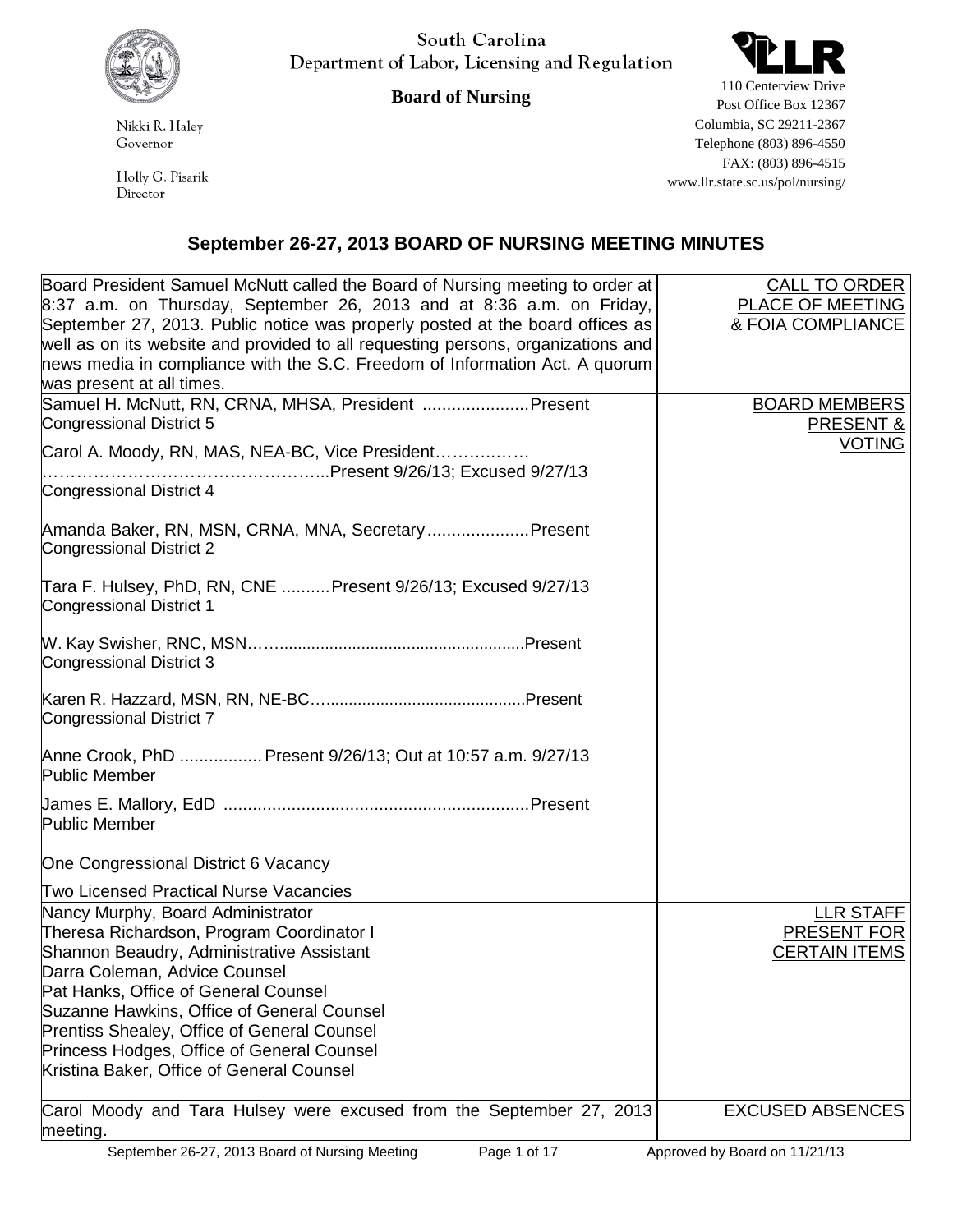| presented for the Board's review and approval.            | The September 26-27, 2013 Board of Nursing Meeting Regular Agenda was                                                                                     | <b>APPROVAL OF AGENDA</b>                   |
|-----------------------------------------------------------|-----------------------------------------------------------------------------------------------------------------------------------------------------------|---------------------------------------------|
| unanimously.                                              | A motion was made by Carol Moody to approve the Regular Agenda as<br>presented. Karen Hazzard seconded the motion. The motion carried                     | <b>MOTION</b>                               |
|                                                           | The Consent Agenda for the September 26-27, 2013 Board of Nursing Meeting was<br>presented for the Board's review and approval/acceptance as information. | <b>APPROVAL OF CONSENT</b><br><u>AGENDA</u> |
|                                                           | a) For Information: NCLEX RN and PN Summary<br>Statistics for April 1 through June 30, 2013                                                               |                                             |
|                                                           | b) For Acceptance: April 11, 2013 Nursing Practice and<br><b>Standards Committee Meeting Minutes</b>                                                      |                                             |
| on Nursing Meeting Minutes                                | c) For Acceptance: April 16, 2013 Advisory Committee                                                                                                      |                                             |
| <b>Brief</b>                                              | d) For Information: ANA 2013 Nurse Licensure Issue                                                                                                        |                                             |
|                                                           | e) For Information: Consumer Reports Article                                                                                                              |                                             |
| For Information:<br>f<br><b>Nurses</b>                    | NCSBN and The Forum Publish<br>National Nursing Workforce Survey of Registered                                                                            |                                             |
| 16, 2013                                                  | g) For Information: NCSBN Good Morning Members July                                                                                                       |                                             |
| 24, 2013                                                  | h) For Information: NCSBN Good Morning Members July                                                                                                       |                                             |
| i)                                                        | For Information: NCSBN - VA Letter to State<br>Executive Directors, VA Response Letter                                                                    |                                             |
| j)<br><b>Litigation with ACEN</b>                         | For Information: Court Upholds NLN Position in                                                                                                            |                                             |
| <b>Treatment of Chronic Pain</b>                          | k) For Information: Federation of State Medical Boards<br>Model Policy for the Use of Opioid Analgesics in the                                            |                                             |
| $\vert$                                                   | For Information: SC BON e-Notify August 8, 2013                                                                                                           |                                             |
| m) For Information:<br>Decision<br>Tree<br>Accountability | NCSBN - A Regulatory Model/<br>for Collaborations and Practice                                                                                            |                                             |
|                                                           | n) For Information: SCHA - Just Culture: Leader Toolkit<br>One-Page Guide to Just Culture for Hospital Leaders                                            |                                             |
| August 21, 2013                                           | o) For Information: NCSBN Good Morning Members                                                                                                            |                                             |
|                                                           | p) For Information: June 14, 2013 Pain Management<br><b>Collaborative Task Force Meeting Minutes</b>                                                      |                                             |
|                                                           | q) For Information: August 2, 2013 Pain Management<br><b>Collaborative Task Force Meeting Minutes</b>                                                     |                                             |
| For Information: Budget (on table)<br>r)                  |                                                                                                                                                           |                                             |
|                                                           | A motion was made by Kay Swisher to approve the Consent Agenda as                                                                                         | <b>MOTION</b>                               |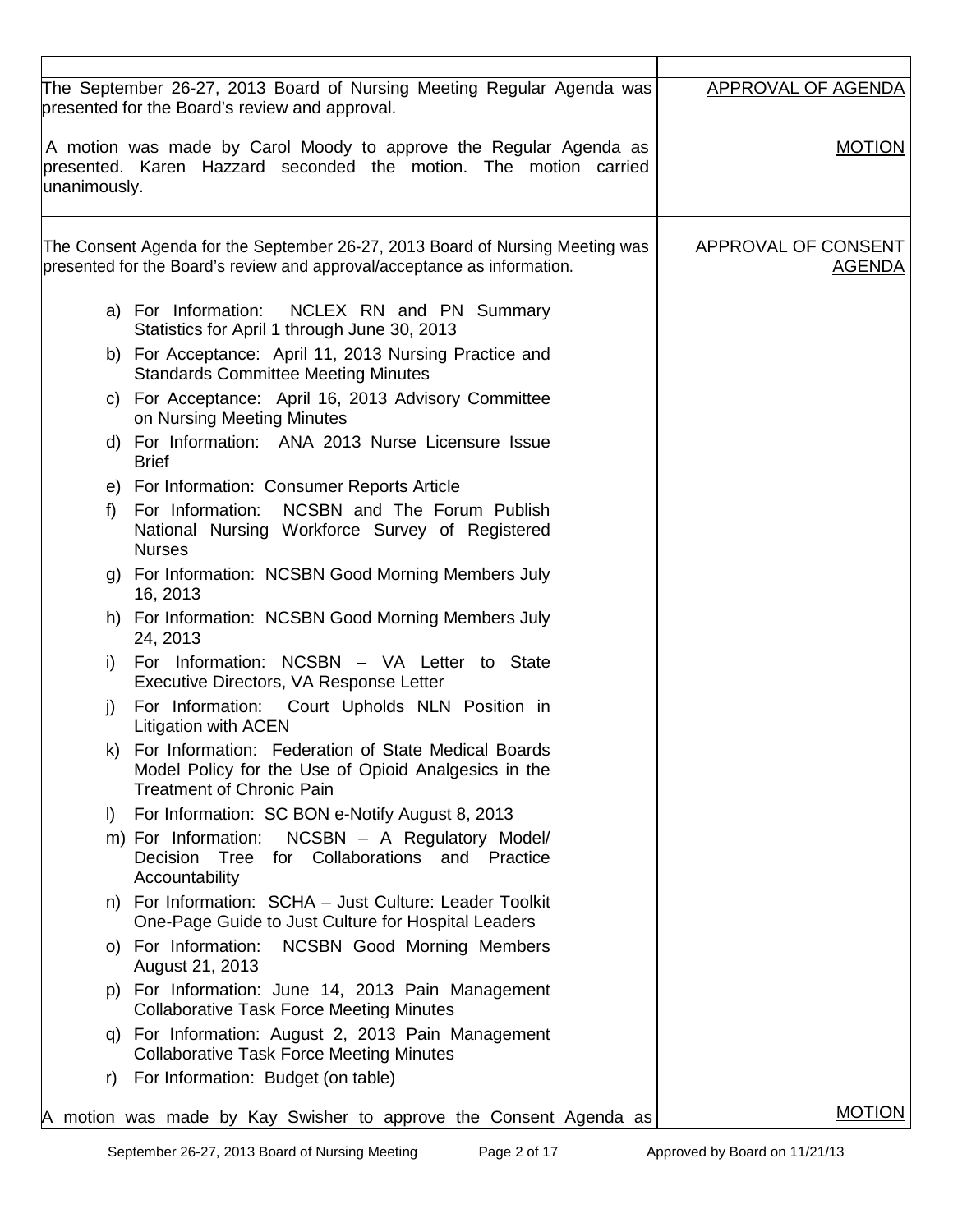| presented. Amanda Baker seconded the motion. The motion carried<br>unanimously.                                                                                                                                                                                                                               |                                                                     |
|---------------------------------------------------------------------------------------------------------------------------------------------------------------------------------------------------------------------------------------------------------------------------------------------------------------|---------------------------------------------------------------------|
| The July 25-26, 2013 Board Meeting minutes were presented for the Board's<br>review and approval.                                                                                                                                                                                                             | APPROVAL OF MINUTES                                                 |
| A motion was made by Kay Swisher to approve the July 25-26, 2013 meeting<br>minutes as presented. Karen Hazzard seconded the motion. The motion carried<br>unanimously.                                                                                                                                       | <b>MOTION</b>                                                       |
| Mark Sanders, Chief Investigator for the Office of Investigations and<br>Enforcement (OIE) presented the Investigative Review Committee (IRC) Report<br>with recommendations from its meetings held since the July 2013 Board                                                                                 | OFFICE OF INVESTIGATONS<br><b>AND ENFORCEMENT (OIE)</b>             |
| meeting. The Disciplinary Sanctions Guidelines Matrix is used by the IRC in<br>making these recommendations.                                                                                                                                                                                                  | <b>INVESTIGATIVE REVIEW</b><br><b>COMMITTEE (IRC) REPORT</b>        |
| A motion was made by Amanda Baker to approve 28 cases for Dismissal as<br>recommended by the Investigative Review Committee (IRC). Carol Moody<br>seconded the motion. The motion carried unanimously.                                                                                                        | <b>MOTION</b>                                                       |
| A motion was made by Carol Moody to approve 60 cases for Formal Complaint<br>as recommended by the Investigative Review Committee (IRC). Kay Swisher<br>seconded the motion. The motion carried unanimously.                                                                                                  | <b>MOTION</b>                                                       |
| A motion was made by Kay Swisher to approve five cases for dismissal with a<br>Letter of Caution as recommended by the Investigative Review Committee<br>(IRC). Amanda Baker seconded the motion. The motion carried unanimously.                                                                             | <b>MOTION</b>                                                       |
| Mr. Sanders also presented the OIE Statistical report for the 2nd quarter.                                                                                                                                                                                                                                    |                                                                     |
|                                                                                                                                                                                                                                                                                                               | NEWBERRY COLLEGE -                                                  |
|                                                                                                                                                                                                                                                                                                               | <b>PROGRAM STATUS UPDATE</b>                                        |
| A motion was made by Carol Moody that, in light of the fact that some of the<br>Board members were not yet present at the meeting, the Board would defer the<br>Newberry College Program Status Update item until later in the meeting. Karen<br>Hazzard seconded the motion. The motion carried unanimously. | <b>MOTION</b>                                                       |
|                                                                                                                                                                                                                                                                                                               | UNIVERSITY OF SOUTH<br>CAROLINA BEAUFORT -<br>PROGRAM STATUS UPDATE |
| A motion was made by Carol Moody to temporarily defer the University of South<br>Carolina Beaufort Program Status Update item for the same reasons as<br>Newberry College. Amanda Baker seconded the motion. The motion carried<br>unanimously.                                                               | <b>MOTION</b>                                                       |
|                                                                                                                                                                                                                                                                                                               |                                                                     |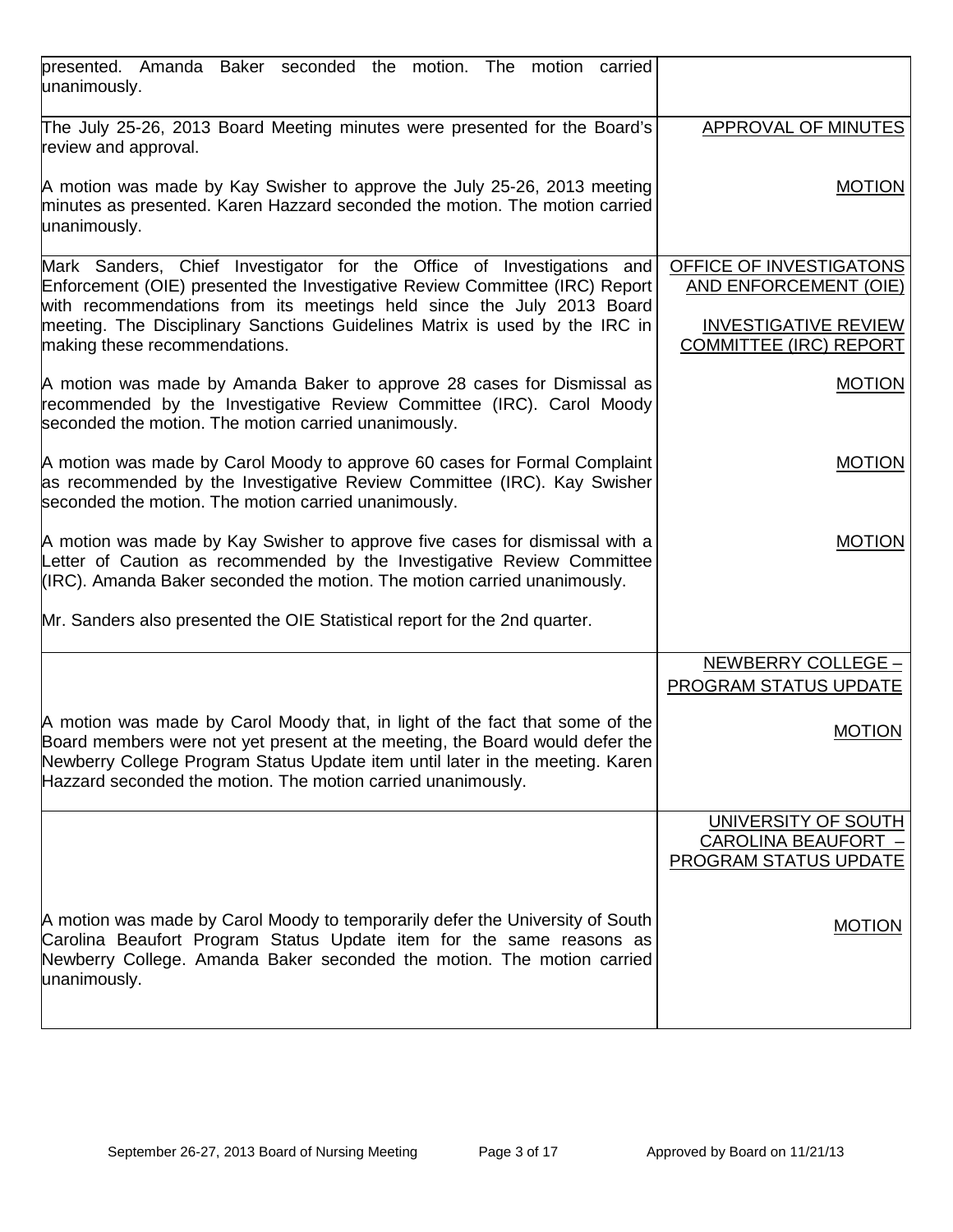| Karen Hazzard and Nancy Murphy shared information regarding topics of<br>discussion at the NCSBN 2013 annual meeting.                                                                                         | <b>PRESIDENT'S REPORT -</b><br><b>NCSBN ANNUAL MEETING</b> |
|---------------------------------------------------------------------------------------------------------------------------------------------------------------------------------------------------------------|------------------------------------------------------------|
| Karen Hazzard thanked the Board President and the Board for allowing her to<br>attend the meeting.                                                                                                            |                                                            |
| Discussion included but was not limited to distance education, the membership<br>agreement, licensure models, NLCA fees and changes to the NCLEX-PN<br>examination.                                           |                                                            |
|                                                                                                                                                                                                               | <b>PRESIDENT'S REPORT-</b>                                 |
|                                                                                                                                                                                                               | <b>BOARD OF NURSING RPP</b>                                |
|                                                                                                                                                                                                               | <b>COMMITTEE</b><br><b>REPRESENTATIVE</b>                  |
|                                                                                                                                                                                                               |                                                            |
| A motion was made by Amanda Baker to approve Karen Hazzard as the RPP<br>Committee representative. Carol Moody seconded the motion. The motion<br>carried unanimously.                                        | <b>MOTION</b>                                              |
| The Board discussed a proposed revision to the Certificate of Endorsement.                                                                                                                                    | ADMINISTRATOR'S REPORT                                     |
| Discussion included but was not limited to the Certificate of Endorsement being                                                                                                                               | – CERTIFICATE OF                                           |
| completed by education programs in lieu of transcripts and adding a note to the                                                                                                                               | <b>ENDORSEMENT</b>                                         |
| Certificate<br><b>of</b><br>Endorsement<br>the<br>form<br>altered<br>that<br>cannot<br>be<br>or<br>modified/corrected.                                                                                        |                                                            |
| A motion was made by Carol Moody to accept the revision of the Certificate of                                                                                                                                 | <b>MOTION</b>                                              |
| Endorsement form as presented. Amanda Baker seconded the motion. The                                                                                                                                          |                                                            |
| motion carried unanimously.<br>At the June 14, 2013 Pain Management Collaborative Task Force meeting,                                                                                                         | PROPOSED JOINT                                             |
| Linda Johnson, RN-Administrator, McLeod Loris Seacoast appeared before the                                                                                                                                    | <b>ADVISORY OPINION</b>                                    |
| task force to discuss Board of Nursing Advisory Opinion (AO) #11 and "Can a                                                                                                                                   | <b>REGARDING</b>                                           |
| licensed nurse, RN or LPN, receive verbal orders from a physician through a<br>certified medical assistant (CMA)? (Can unlicensed personnel transfer orders                                                   | <b>TRANSMISSION OF VERBAL</b>                              |
| from a physician to licensed personnel/can licensed personnel transfer orders                                                                                                                                 | <b>ORDERS</b>                                              |
| from a physician to unlicensed personnel?)".                                                                                                                                                                  |                                                            |
| The Pain Management Collaborative Task Force voted to have Advice Counsel<br>draft a memorandum to send to the Board of Nursing and the Board of Medical<br>Examiners of an action plan regarding this issue. |                                                            |
|                                                                                                                                                                                                               |                                                            |
| Darra Coleman presented a proposed "Joint Statement on Verbal Orders from a<br>Physician Through a Certified Medical Assistant or Other Unlicensed Person to<br>an RN or LPN" to the Board for review.        |                                                            |
| A motion was made by Carol Moody to accept the Joint Advisory Opinion as                                                                                                                                      |                                                            |
| presented for the purposes of information and clarification. Karen Hazzard                                                                                                                                    | <b>MOTION</b>                                              |
| seconded the motion. The motion carried unanimously.                                                                                                                                                          |                                                            |
| Nancy Murphy presented a synopsis of the items that came before the August                                                                                                                                    | <b>HEALTHCARE</b>                                          |
| 30, 2013 Pain Management Collaborative Task Force meeting. She shared that<br>the task force voted to change its name to the Healthcare Collaborative                                                         | <b>COLLABORATIVE</b>                                       |
| Committee. Also, the Committee voted to elect Amanda Baker as committee                                                                                                                                       | <b>COMMITTEE REPORT</b>                                    |
| chair and Carole Russell as committee vice-chair.                                                                                                                                                             |                                                            |
|                                                                                                                                                                                                               |                                                            |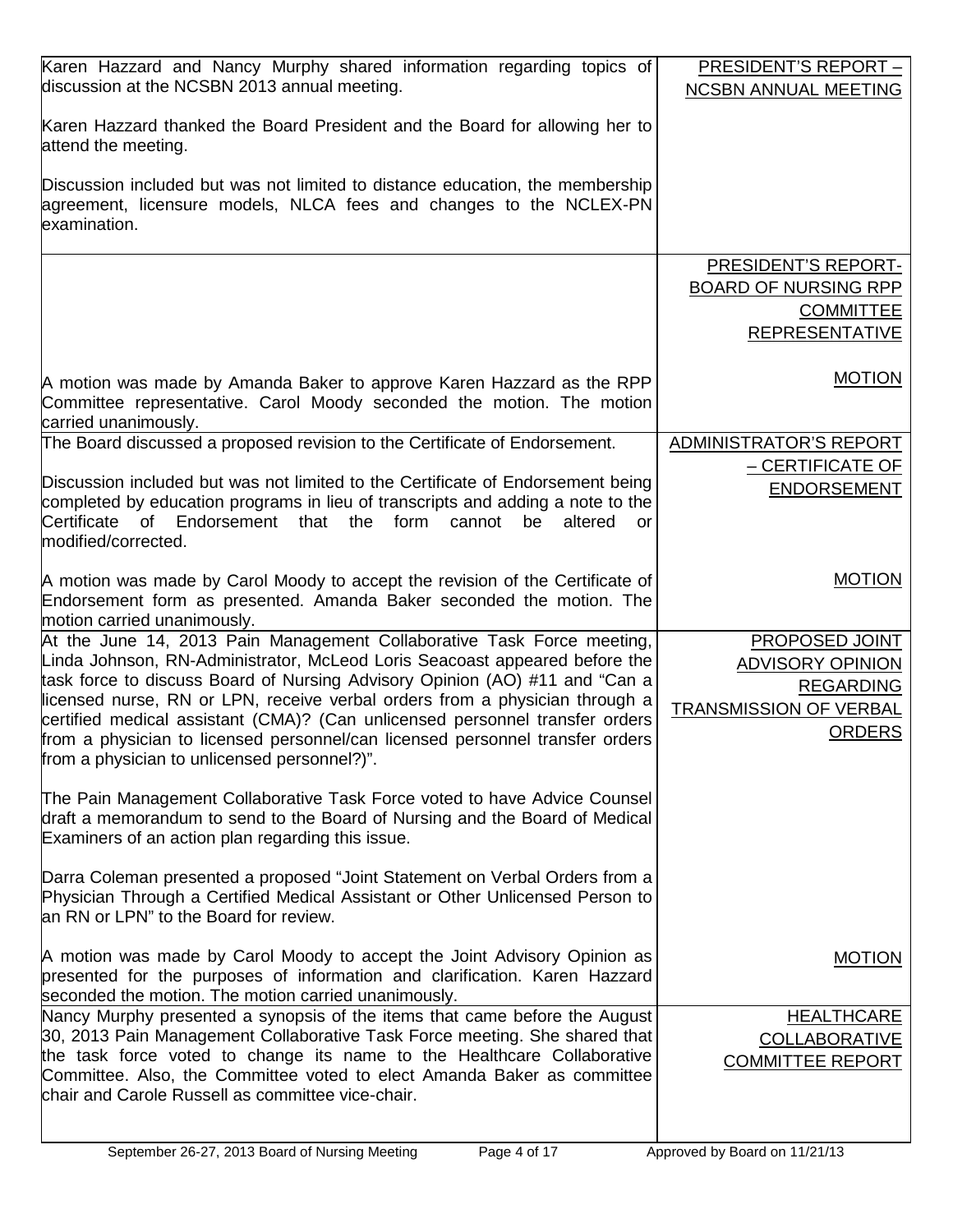## AO #25 – Ketamine

At the June 14, 2013 Pain Management Collaborative Task Force meeting, Donna West, Clinical Nurse Educator, Greenville Health System, appeared before the task force to discuss Board of Nursing AO #25 and "Can RNs administer/monitor low dose Ketamine via continuous infusions with MD orders for specific cases including acute pain management for patients in cases of opioid-tolerant, intractable post-operative pain, poorly controlled chronic pain, palliative care or patients suffering from extreme opioid side effects so staff would be able to provide optimally safe and effective analgesia?". The Pain Management Collaborative Task Force voted to form a subcommittee of Dr. Anthony Beall, Carole Russell, and Amanda Baker to develop and research an appropriate protocol for the use and administration of low dose Ketamine.

At its August 2, 2013 meeting, the subcommittee voted to forward the proposed Ketamine adult protocol presented with the discussed editorial changes, along with a pediatric protocol to be developed/provided by Ms. West, to the full task force with the recommendation that a joint statement of approval be issued for these two protocols as the minimum standard.

At its August 30, 2013 meeting, the task force voted to approve the subcommittee recommendations with the requirement that Ms. West add  $ETCO<sub>2</sub>$ monitoring, minimum hourly rounding, and emphasis on nurse awareness of the medications' potential contraindication included in the patient's management at the time of administration.

Ms. West appeared before the Board to present her revised orders per the Pain Management Collaborative Task Force's recommendations.

Discussion included but was not limited to the changes that were made to the order drafts and emphasizing that approval of the low dose Ketamine administration would only be for Greenville Health System using the orders as minimum standards of safety.

A motion was made by Amanda Baker to approve the item relating to the administration of low dose Ketamine via continuous infusion – Adult and Pediatric Orders/ Protocols (Adult and Pediatric Low Dose Continuous Ketamine Infusion Orders/ Protocols) as submitted specific to the Greenville Health System. Karen Hazzard seconded the motion. The motion carried unanimously.

## AO #55 – Fentanyl

At the June 14, 2013 Pain Management Collaborative Task Force meeting, Tom Chappell, Certified Nurse Midwife (CNM), Clarendon Memorial Hospital appeared before the task force to discuss Board of Nursing AO #55 and "Is it within the role and scope of responsibility/practice of the RN working in the Labor & Delivery setting to administer IV Fentanyl for pain management?" The task force voted to task Lena Warner and Cynthia Williams with making revisions to AO #55 and submitting the proposed revisions to the Board of Nursing for approval.

At its August 2, 2013 meeting, the subcommittee voted to forward AO #55 with the revisions discussed to the full task force for approval.

At its August 30, 2013 meeting, the task force voted to approve revisions to AO #55 as presented.

MOTION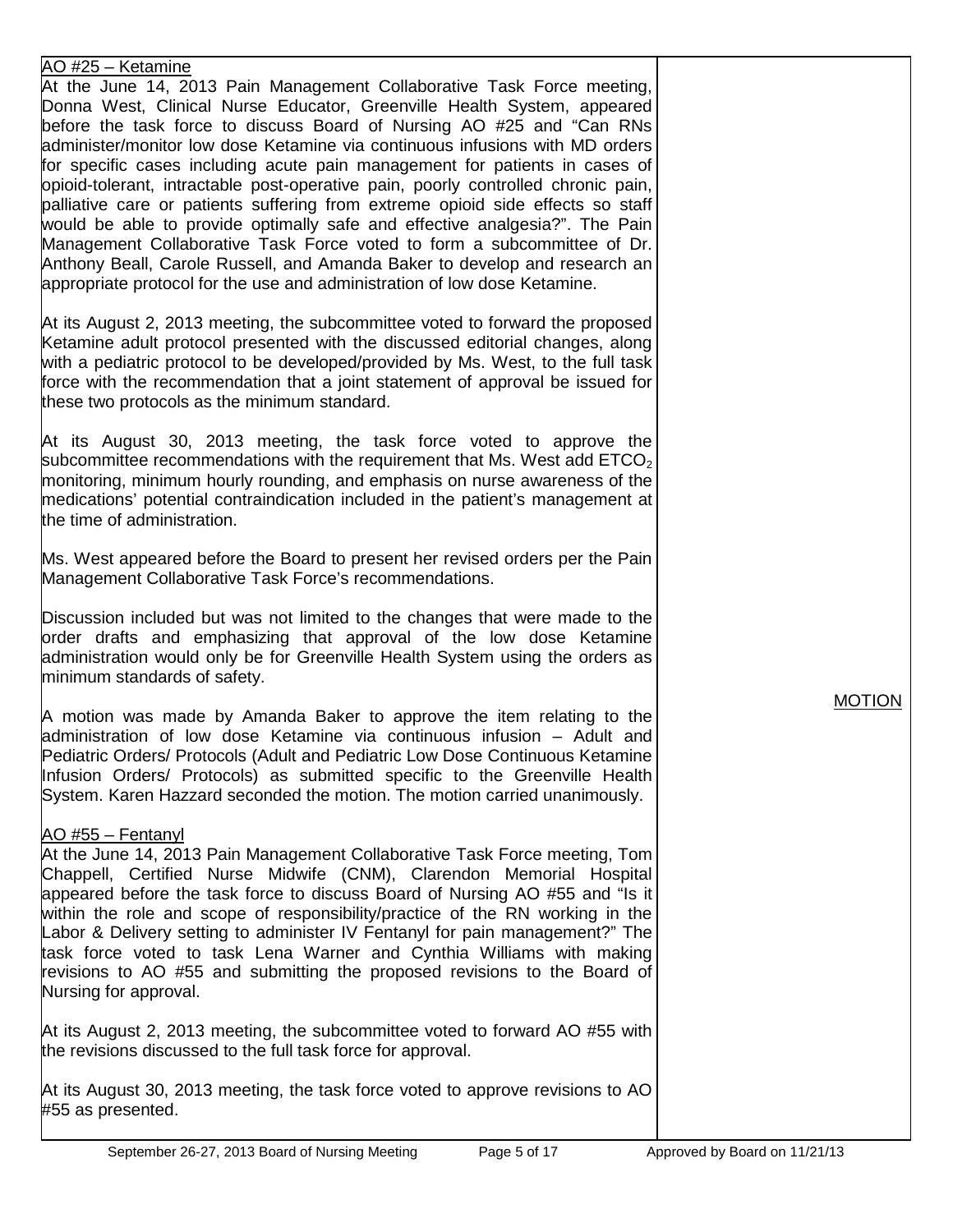| Revisions to AO#55 were presented to the Board for review.                                                                                                                                                                                                                                                                                                                                                                                                                                                                                                                                                                                              |               |
|---------------------------------------------------------------------------------------------------------------------------------------------------------------------------------------------------------------------------------------------------------------------------------------------------------------------------------------------------------------------------------------------------------------------------------------------------------------------------------------------------------------------------------------------------------------------------------------------------------------------------------------------------------|---------------|
| Discussion included but was not limited to the Board considering including a<br>caveat as suggested by the Board of Medical Examiners that this will be done in<br>a hospital setting with continuous external fetal monitoring.                                                                                                                                                                                                                                                                                                                                                                                                                        |               |
| A motion was made by Carol Moody to approve AO #55 with the changes as<br>presented and the caveat that this utilization will only be in a hospital setting with<br>continuous external fetal monitoring. Kay Swisher seconded the motion. The<br>motion carried unanimously.                                                                                                                                                                                                                                                                                                                                                                           | <b>MOTION</b> |
| AO #25 - Propofol<br>At the June 14, 2013 Pain Management Collaborative Task Force meeting, Dr.<br>Francis Clarkson, Board of Directors, SC College of Emergency Physicians,<br>appeared before the task force to discuss "May an emergency nurse administer<br>propofol in the physical presence of an emergency physician for emergent<br>procedural sedation in the emergency department?" The task force voted to<br>have the same subcommittee regarding low dose Ketamine consider and offer<br>input to Lena Warner and Cynthia Williams on this item; however, the<br>recommendation would be presented to the Board of Nursing for its own AO. |               |
| At its August 2, 2013 meeting, the subcommittee voted to forward AO #25 with<br>the recommendation for no changes to the full task force for approval.                                                                                                                                                                                                                                                                                                                                                                                                                                                                                                  |               |
| At its August 30, 2013 meeting, the task force voted to approve AO #25 with no<br>changes as recommended by the subcommittee.                                                                                                                                                                                                                                                                                                                                                                                                                                                                                                                           |               |
| The Board was presented with AO #25 with no changes as recommended by<br>the task force.                                                                                                                                                                                                                                                                                                                                                                                                                                                                                                                                                                |               |
| A motion was made by Kay Swisher to accept AO #25 with no changes as<br>recommended by the Pain Management Collaborative Task Force. Carol Moody<br>seconded the motion. The motion carried unanimously.                                                                                                                                                                                                                                                                                                                                                                                                                                                | <b>MOTION</b> |
| <b>Controlled Medications</b><br>At the August 30, 2013 Pain Management Collaborative Task Force meeting,<br>the task force discussed "Who in the physician's office can administer controlled<br>medications? Does it have to be the licensed provider or can an RN, LPN, CMA,<br>or who can give the patient controlled medications?" The task force voted to<br>refer to S.C. Code Ann. § 40-47-30(5).                                                                                                                                                                                                                                               |               |
| A motion was made by Carol Moody to refer to S.C. Code Ann. § 40-47-30(5) as<br>recommended by the Pain Management Collaborative Task Force. Anne Crook<br>seconded the motion. The motion carried unanimously.                                                                                                                                                                                                                                                                                                                                                                                                                                         | <b>MOTION</b> |
| <b>Medications in Schools</b><br>At the August 30, 2013 Pain Management Collaborative Task Force meeting,<br>Cathy Young-Jones, Chair, Nursing Practice and Standards Committee (NPSC)<br>appeared before the task force to discuss medications in schools, specifically:                                                                                                                                                                                                                                                                                                                                                                               |               |
| 1. Is it within the scope of practice for an RN or LPN to administer over-<br>the-counter (OTC) medications in a school setting with parent<br>permission but without a medical order from an authorized licensed<br>prescriber?                                                                                                                                                                                                                                                                                                                                                                                                                        |               |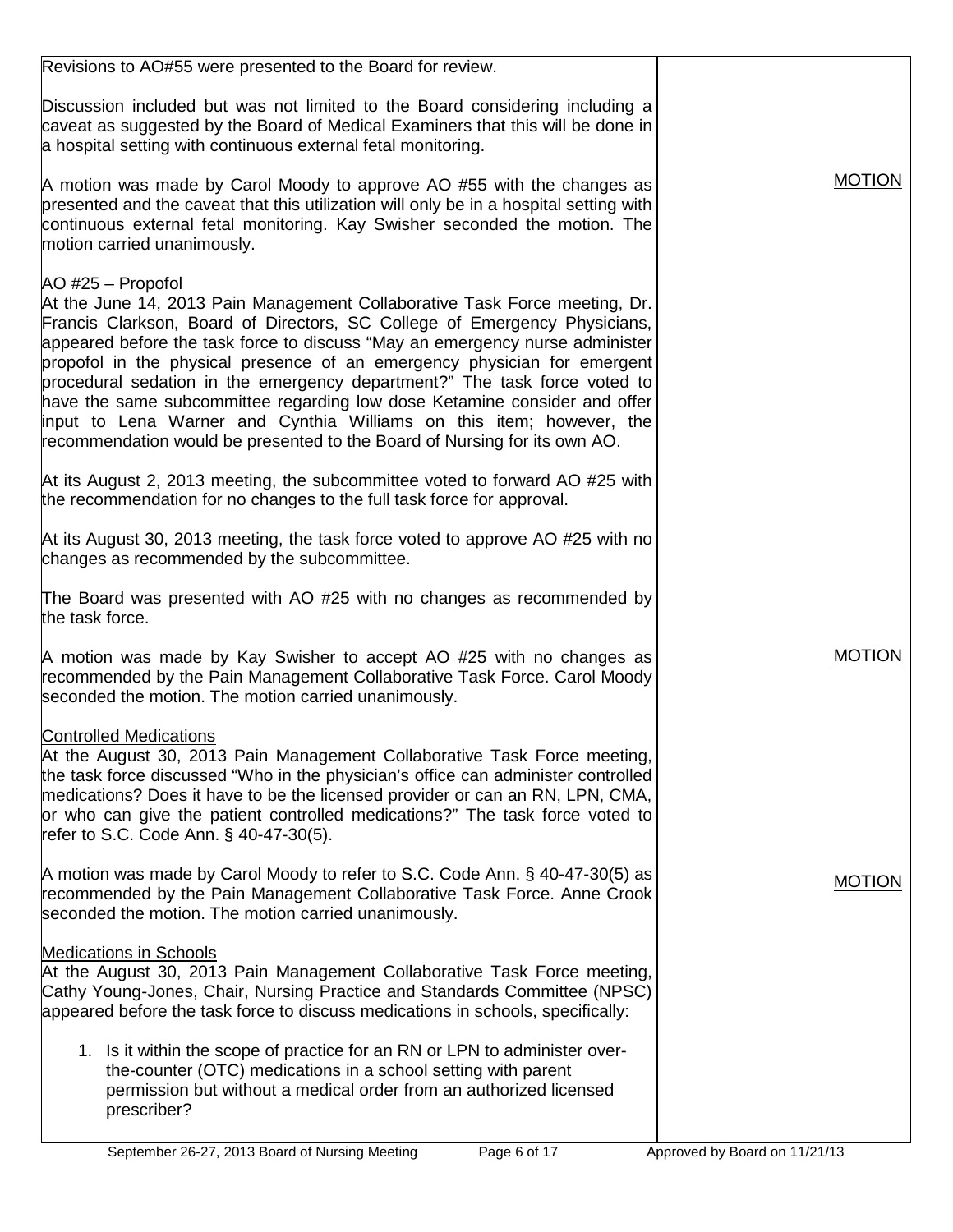| 2. May an authorized licensed prescriber write standing orders for over-<br>the-counter medications for students with whom they do not have a<br>physician-patient relationship as described in section 40-47-113?                                                                                                                                                                                                                                                                                                                                                                                                                                                                                                                                                       |  |
|--------------------------------------------------------------------------------------------------------------------------------------------------------------------------------------------------------------------------------------------------------------------------------------------------------------------------------------------------------------------------------------------------------------------------------------------------------------------------------------------------------------------------------------------------------------------------------------------------------------------------------------------------------------------------------------------------------------------------------------------------------------------------|--|
| 3. In the case of a prescribed OTC medication, may the school accept the<br>OTC medication in the manufacturer's labeled container as purchased<br>off the shelf and attach a tag with the student's name? If so, are there<br>requirements that must be in place to comply with pharmacy laws?                                                                                                                                                                                                                                                                                                                                                                                                                                                                          |  |
| 4. Can the school maintain a stock supply of commonly prescribed OTC<br>medications (e.g. acetaminophen) to avoid having to store multiple<br>students' medications? If so, are there requirements that must be in<br>place to comply with pharmacy laws?                                                                                                                                                                                                                                                                                                                                                                                                                                                                                                                |  |
| The task force made the following recommendations:                                                                                                                                                                                                                                                                                                                                                                                                                                                                                                                                                                                                                                                                                                                       |  |
| 1. Is it within the scope of practice for an RN or LPN to administer<br>over-the-counter (OTC) medications in a school setting with<br>parent permission but without a medical order from an authorized<br>licensed prescriber?<br>At its August 30, 2013 meeting, the task force voted that it is within the<br>scope of practice for an RN or LPN to administer over-the-counter<br>(OTC) medications in a school setting with parent consent but without a<br>medical order from an authorized licensed prescriber. However, if the<br>over-the-counter medication is prescribed by an authorized licensed<br>provider, then the over-the-counter medication must be treated like a<br>prescription medication as set forth in SC Code Ann. § 40-43-86.               |  |
| 2. May an authorized licensed prescriber write standing orders for<br>over-the-counter medications for students with whom they do not<br>have a physician-patient relationship as described in section 40-<br>47-113?<br>At its August 30, 2013 meeting, the task force voted that an authorized<br>licensed prescriber may not write standing orders for OTC medications<br>for students with whom they do not have a physician-patient<br>relationship as described in S.C. Code Ann. § 40-47-113.                                                                                                                                                                                                                                                                     |  |
| 3. In the case of a prescribed OTC medication, may the school<br>accept the OTC medication in the manufacturer's labeled<br>container as purchased off the shelf and attach a tag with the<br>student's name? If so, are there requirements that must be in<br>place to comply with pharmacy laws?<br>At its August 30, 2013 meeting, the task force voted that in the case of<br>a prescribed OTC medication, the school may not accept the<br>medication in the manufacturer's labeled container purchased off the<br>shelf and attach a tag with the student's name. Prescribed OTC<br>medications must be treated in all respects as a prescription drug and<br>all prescription drug labeling requirements shall apply as set forth in<br>S.C. Code Ann. §40-43-86. |  |
| At its August 30, 2013 meeting, the task force voted that in the case of<br>OTC medications for which no prescription exists, nothing in the<br>Pharmacy Practice Act, Medical Practice Act, or Nurse Practice Act                                                                                                                                                                                                                                                                                                                                                                                                                                                                                                                                                       |  |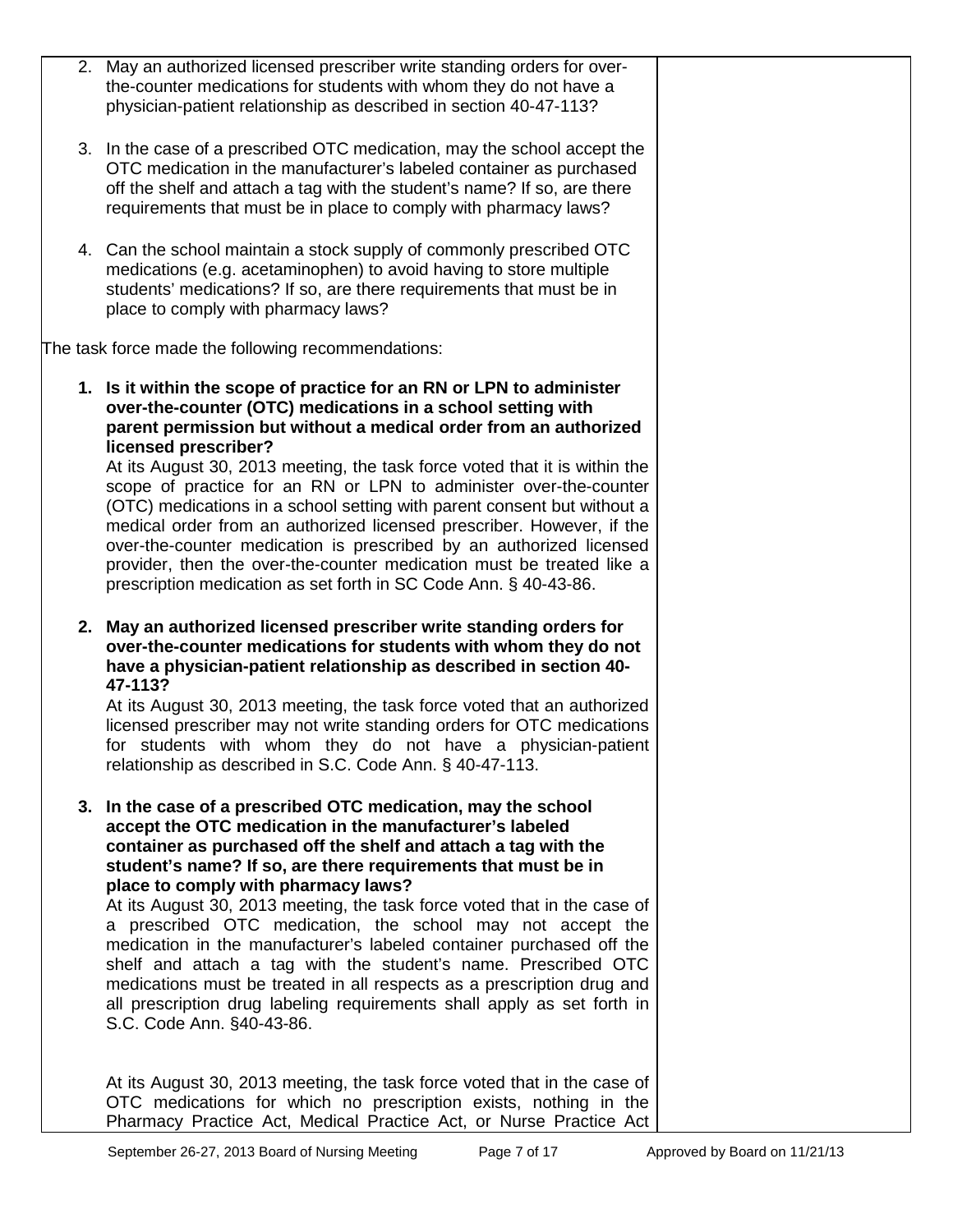| prevents a school and/or school nurse from accepting an OTC<br>medication in the manufacturer's original packaging with a tag bearing<br>the student's name attached.                                                                                                                                                                                                                                                                                               |                                                                                                                                        |
|---------------------------------------------------------------------------------------------------------------------------------------------------------------------------------------------------------------------------------------------------------------------------------------------------------------------------------------------------------------------------------------------------------------------------------------------------------------------|----------------------------------------------------------------------------------------------------------------------------------------|
| 4. Can the school maintain a stock supply of commonly prescribed<br>OTC medications (e.g. acetaminophen) to avoid having to store<br>multiple students' medications? If so, are there requirements that<br>must be in place to comply with pharmacy laws?<br>At its August 30, 2013 meeting, the task force voted that the school<br>may maintain a stock supply of commonly prescribed OTC medications<br>to avoid having to store multiple students' medications. |                                                                                                                                        |
| Cathy Young-Jones appeared before the Board regarding these questions<br>concerning medications in schools and the recommendations of the Pain<br>Management Collaborative Task Force.                                                                                                                                                                                                                                                                              |                                                                                                                                        |
| Discussion included but was not limited to the recommendations of the Pain<br>Management Collaborative Task Force.                                                                                                                                                                                                                                                                                                                                                  |                                                                                                                                        |
| A motion was made by Anne Crook to accept the Pain Management<br>Collaborative Task Force recommendations as presented. Karen Hazzard<br>seconded the motion. The motion carried unanimously.                                                                                                                                                                                                                                                                       | <b>MOTION</b>                                                                                                                          |
| At its July 11, 2013 meeting, the NPSC voted to forward the position statement<br>"The Role of the Registered Nurse (RN) in the Management of Patients<br>Receiving IV Conscious Sedation for Short-Term Therapeutic, Diagnostic, or<br>Surgical Procedures" to the Board with the recommendation to approve for<br>retirement.                                                                                                                                     | <b>POSITION STATEMENT -</b><br>THE ROLE OF THE<br><b>REGISTERED NURSE (RN)</b><br>IN THE MANAGEMENT OF<br><b>PATIENTS RECEIVING IV</b> |
| Cathy Young-Jones, NPSC Chair, appeared before the Board to discuss the<br>NPSC recommendation.                                                                                                                                                                                                                                                                                                                                                                     | <b>CONSCIOUS SEDATION</b><br><b>FOR SHORT-TERM</b><br>THERAPEUTIC,                                                                     |
| Discussion included but was not limited to AO #25 covering the same<br>information as the position statement.                                                                                                                                                                                                                                                                                                                                                       | DIAGNOSTIC, OR SURGICAL<br><b>PROCEDURES</b>                                                                                           |
| A motion was made by Amanda Baker to retire the position statement "The<br>Role of the Registered Nurse (RN) in the Management of Patients Receiving IV<br>Conscious Sedation for Short-Term Therapeutic, Diagnostic, or Surgical<br>Procedures" as recommended. Kay Swisher seconded the motion. The motion<br>carried unanimously.                                                                                                                                | <b>MOTION</b>                                                                                                                          |
| At its July 11, 2013 meeting, the NPSC reviewed AOs #1, 3, 13, 21, 25, 29, 37,<br>and 45 and voted to forward revisions to the Board for approval.                                                                                                                                                                                                                                                                                                                  | <b>ADVISORY OPINIONS -</b><br><b>CHANGES</b>                                                                                           |
| Cathy Young-Jones, NPSC Chair, presented the revisions to AOs # 1, 3, 13,<br>21, 25, 29, 37, and 45 as recommended by the NPSC.                                                                                                                                                                                                                                                                                                                                     |                                                                                                                                        |
| Discussion included but was not limited to taking out vague language, making<br>the AOs clearer to understand, putting AO answers at the beginning of the<br>documents, and making edits to structure versus content.                                                                                                                                                                                                                                               |                                                                                                                                        |
| A motion was made by Karen Hazzard to approve revisions to AO #1. Amanda<br>Baker seconded the motion. The motion carried unanimously.                                                                                                                                                                                                                                                                                                                              | <b>MOTION</b>                                                                                                                          |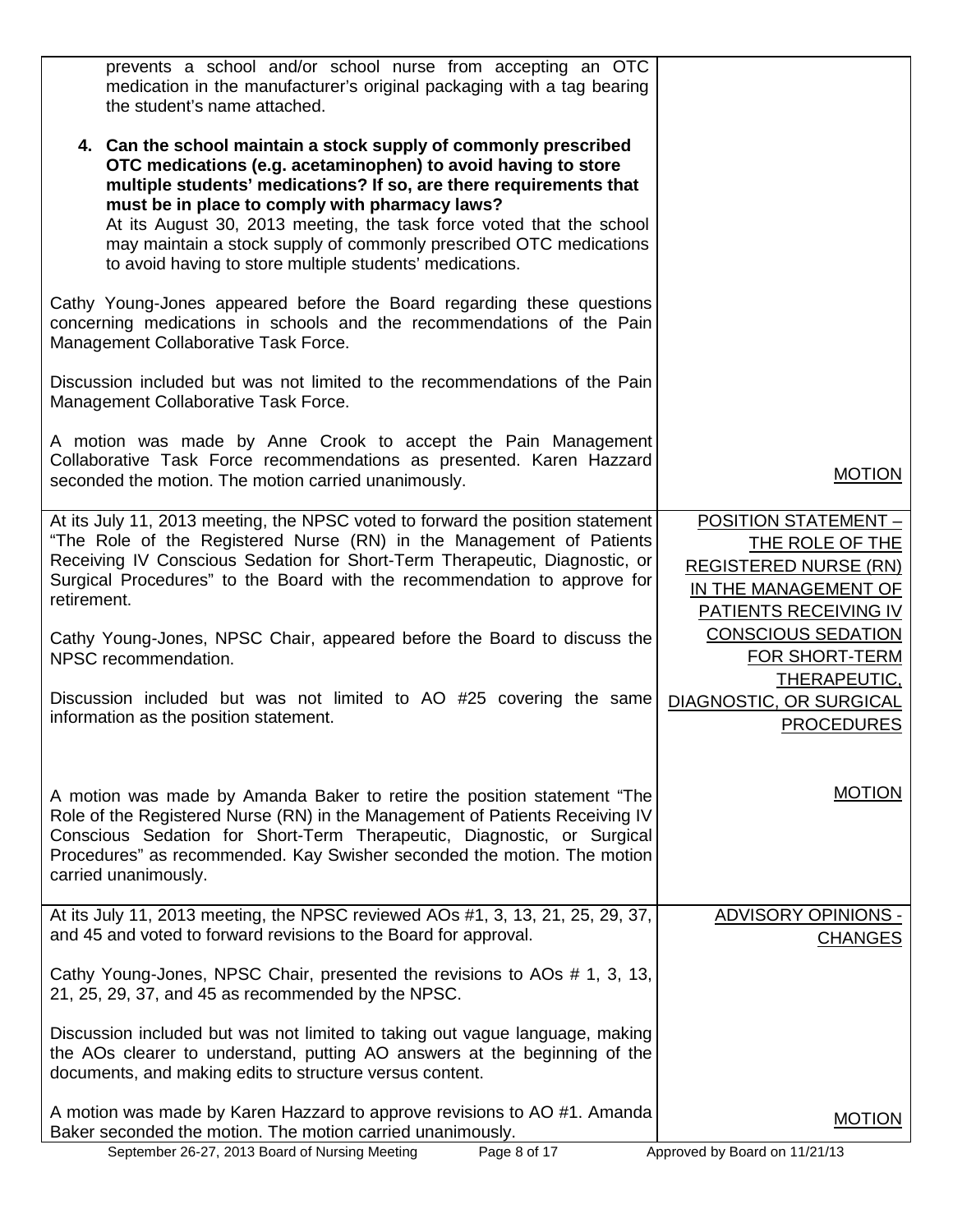| A motion was made by Kay Swisher to approve revisions to AO #3. Amanda<br>Baker seconded the motion. The motion carried unanimously.                                                                                                                                                                                                                                                                                                                                                                                                                                                                                                                                                                                                                                                                                                                                                                                                                                                                  | <b>MOTION</b>                                                       |
|-------------------------------------------------------------------------------------------------------------------------------------------------------------------------------------------------------------------------------------------------------------------------------------------------------------------------------------------------------------------------------------------------------------------------------------------------------------------------------------------------------------------------------------------------------------------------------------------------------------------------------------------------------------------------------------------------------------------------------------------------------------------------------------------------------------------------------------------------------------------------------------------------------------------------------------------------------------------------------------------------------|---------------------------------------------------------------------|
| A motion was made by Karen Hazzard to approve revisions to AO #13. Carol<br>Moody seconded the motion. The motion carried unanimously.                                                                                                                                                                                                                                                                                                                                                                                                                                                                                                                                                                                                                                                                                                                                                                                                                                                                | <b>MOTION</b>                                                       |
| A motion was made by Carol Moody to approve revisions to AO #21. Kay<br>Swisher seconded the motion. The motion carried unanimously.                                                                                                                                                                                                                                                                                                                                                                                                                                                                                                                                                                                                                                                                                                                                                                                                                                                                  | <b>MOTION</b>                                                       |
| A motion was made by Kay Swisher to approve revisions to AO #25. Karen<br>Hazzard seconded the motion. The motion carried unanimously.                                                                                                                                                                                                                                                                                                                                                                                                                                                                                                                                                                                                                                                                                                                                                                                                                                                                | <b>MOTION</b>                                                       |
| A motion was made by Karen Hazzard to approve revisions to AO #29.<br>Amanda Baker seconded the motion. The motion carried unanimously.                                                                                                                                                                                                                                                                                                                                                                                                                                                                                                                                                                                                                                                                                                                                                                                                                                                               | <b>MOTION</b>                                                       |
| A motion was made by Kay Swisher to approve revisions to AO #37. Anne<br>Crook seconded the motion. The motion carried unanimously.                                                                                                                                                                                                                                                                                                                                                                                                                                                                                                                                                                                                                                                                                                                                                                                                                                                                   | <b>MOTION</b>                                                       |
| A motion was made by Amanda Baker to approve revisions to AO #45. Kay<br>Swisher seconded the motion. The motion carried unanimously.                                                                                                                                                                                                                                                                                                                                                                                                                                                                                                                                                                                                                                                                                                                                                                                                                                                                 | <b>MOTION</b>                                                       |
| At its July 11, 2013 meeting, the NPSC reviewed AOs #7, 15, 19, 24, and 44<br>and voted to forward to the Board for approval of the review with no<br>recommended changes at this time.                                                                                                                                                                                                                                                                                                                                                                                                                                                                                                                                                                                                                                                                                                                                                                                                               | <b>ADVISORY OPINIONS - NO</b><br><b>CHANGES</b>                     |
| Cathy Young-Jones presented AOs #7, 15, 19, 24, and 44 with no changes as<br>recommended by the NPSC.                                                                                                                                                                                                                                                                                                                                                                                                                                                                                                                                                                                                                                                                                                                                                                                                                                                                                                 |                                                                     |
| A motion was made by Karen Hazzard to approve AOs #7, 15, 19, 24, and 44<br>with no changes as presented. Amanda Baker seconded the motion. The<br>motion carried unanimously.                                                                                                                                                                                                                                                                                                                                                                                                                                                                                                                                                                                                                                                                                                                                                                                                                        | <b>MOTION</b>                                                       |
| At its May 16-17, 2013 meeting, the Board voted to accept Newberry College's<br>action plan with the following recommendations and requested that the school<br>return to the Board in September to provide a status report regarding efforts to:<br>strengthen the admission criteria, consider raising the required GPA to 2.9, use<br>a nationally normed nursing admissions test, require complete integration with<br>ATI national minimum standard, a strong recommendation to place in the<br>student handbook that extracurricular activities should be limited to avoid<br>distraction from nursing obligations, and in order to ensure that the nursing<br>program has the appropriate support, invite the president or the vice-president of<br>Newberry College to accompany the school to the September Board meeting.<br>Betsey McDowell, Chair of Nursing, Maurice Scherrens, President, and Timothy<br>Elston, Vice President, Academic Affairs, Newberry College appeared before the | NEWBERRY COLLEGE-<br><b>NURSING PROGRAM</b><br><b>STATUS UPDATE</b> |
| Board to respond to questions.                                                                                                                                                                                                                                                                                                                                                                                                                                                                                                                                                                                                                                                                                                                                                                                                                                                                                                                                                                        |                                                                     |
| Discussion included but was not limited to strategies the nursing program has<br>implemented to improve NCLEX scores, higher admission standards, faculty<br>expansion, student NCLEX preparation, and additions to the student handbook<br>advising students to limit outside activities.                                                                                                                                                                                                                                                                                                                                                                                                                                                                                                                                                                                                                                                                                                            |                                                                     |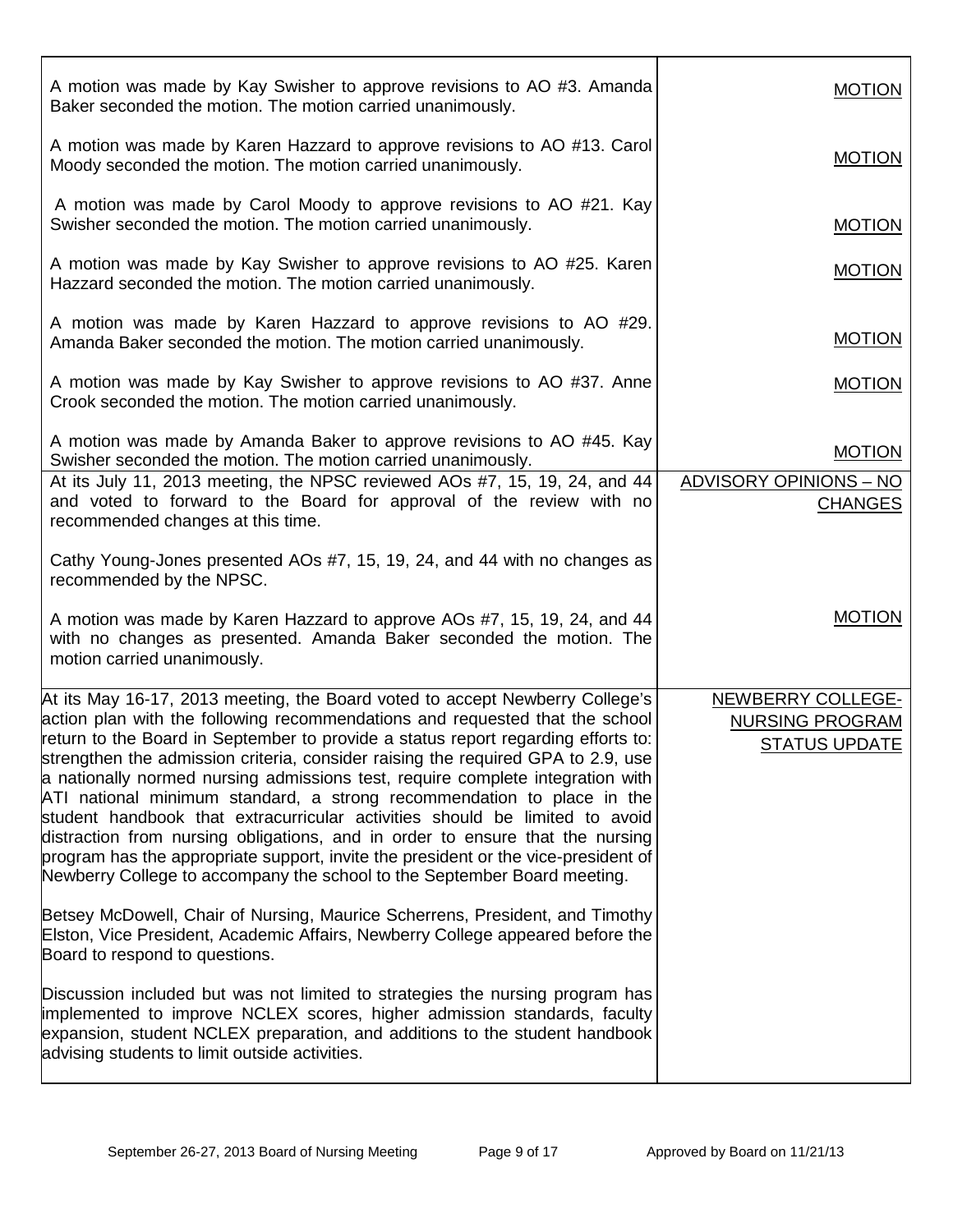| Sonya Justice, Clinical Care Manager, PSA Healthcare and Kathy Sudduth,<br>Pediatric Neurology, Greenville Health System appeared before the Board to<br>discuss "Does the SC State Board of Nursing prohibition of nurses administering<br>mucosal Versed (nasal, buccal, or sublingual) in the school setting also apply to<br>nurses in the home or community setting?"                                                                                                                                                                                                                                                                              | DOES THE SC STATE<br><b>BOARD OF NURSING</b><br>PROHIBITION OF NURSES<br>ADMINISTERING MUCOSAL<br><b>VERSED (NASAL, BUCCAL,</b><br>OR SUBLINGUAL) IN THE<br><b>SCHOOL SETTING ALSO</b><br>APPLY TO NURSES WHO<br>PRACTICE IN THE HOME OR<br><b>COMMUNITY SETTING?</b> |
|---------------------------------------------------------------------------------------------------------------------------------------------------------------------------------------------------------------------------------------------------------------------------------------------------------------------------------------------------------------------------------------------------------------------------------------------------------------------------------------------------------------------------------------------------------------------------------------------------------------------------------------------------------|-----------------------------------------------------------------------------------------------------------------------------------------------------------------------------------------------------------------------------------------------------------------------|
| A motion was made by Kay Swisher to clarify that AO #50 is limited to school<br>settings and that the Board of Nursing minutes from November 17, 2011 (page 6<br>Midazolam - School Settings) and September 30, 2010 (page 6 Administration<br>of Intranasal Versed in School Settings) are applicable only to school settings.<br>Karen Hazzard seconded the motion. The motion carried unanimously.                                                                                                                                                                                                                                                   | <b>MOTION</b>                                                                                                                                                                                                                                                         |
| At its May 16-17, 2013 meeting, the Board voted to accept University of South<br>Carolina Beaufort (USCB)'s report and to request that the university report to the<br>Board in September 2013.                                                                                                                                                                                                                                                                                                                                                                                                                                                         | UNIVERSITY OF SOUTH<br><b>CAROLINA BEAUFORT -</b><br>PROGRAM STATUS UPDATE                                                                                                                                                                                            |
| Rose Kearney-Nunnery, Nursing Department Chair, USCB appeared before the<br>Board to respond to questions.                                                                                                                                                                                                                                                                                                                                                                                                                                                                                                                                              |                                                                                                                                                                                                                                                                       |
| Discussion included but was not limited to the number of graduates who have<br>tested and passed the NCLEX and emphasis placed by the University on<br>NCLEX preparation before taking the exam.                                                                                                                                                                                                                                                                                                                                                                                                                                                        |                                                                                                                                                                                                                                                                       |
| Stephanie Burgess, Associate Dean, College of Nursing, USC Columbia<br>appeared before the Board to discuss the process for Adult Gero Acute Care<br>(AGACNP) /Acute Care NP graduates to be able to also see pediatric patients.                                                                                                                                                                                                                                                                                                                                                                                                                       | <b>AGE PARAMETERS FOR</b><br><b>NURSE PRACTITIONER</b><br><b>PRACTICE - ADULT GERO</b><br><b>ACUTE CARE/ACUTE CARE</b>                                                                                                                                                |
| Discussion included but was not limited to the 2002 Position Statement on Age<br>Parameters for Nurse Practitioner Practice superseding previous approval<br>processes and the number of pediatric didactic and clinical hours that are a<br>part of the USC Columbia AGACNP program.                                                                                                                                                                                                                                                                                                                                                                   | <b>NURSE</b><br>PRACTITIONER/PEDIATRIC<br><b>PATIENTS</b>                                                                                                                                                                                                             |
| A motion was made by Amanda Baker to go into executive session for the<br>purpose of receiving legal counsel. Karen Hazzard seconded the motion. The<br>motion carried unanimously.                                                                                                                                                                                                                                                                                                                                                                                                                                                                     | <b>MOTION</b>                                                                                                                                                                                                                                                         |
| A motion was made by Carol Moody to leave executive session. Tara Hulsey<br>seconded the motion. The motion carried unanimously. No official actions were<br>taken during executive session.                                                                                                                                                                                                                                                                                                                                                                                                                                                            | <b>MOTION</b>                                                                                                                                                                                                                                                         |
| A motion was made by Amanda Baker to revise the 2002 Age Parameters for<br>Nurse Practitioner Practice Position Statement to include the following:<br>"Exceptions to these parameters must be requested from the Board of Nursing.<br>Regarding Adult Gero Acute Care/Acute Care Nurse Practitioner/Pediatric<br>Patients: The schools must provide documentation of the successful<br>completion of pediatric courses that include both didactic and clinical<br>components, and the individual must then consult with Board staff to schedule<br>a Board of Nursing appearance." Kay Swisher seconded the motion. The<br>motion carried unanimously. | <b>MOTION</b>                                                                                                                                                                                                                                                         |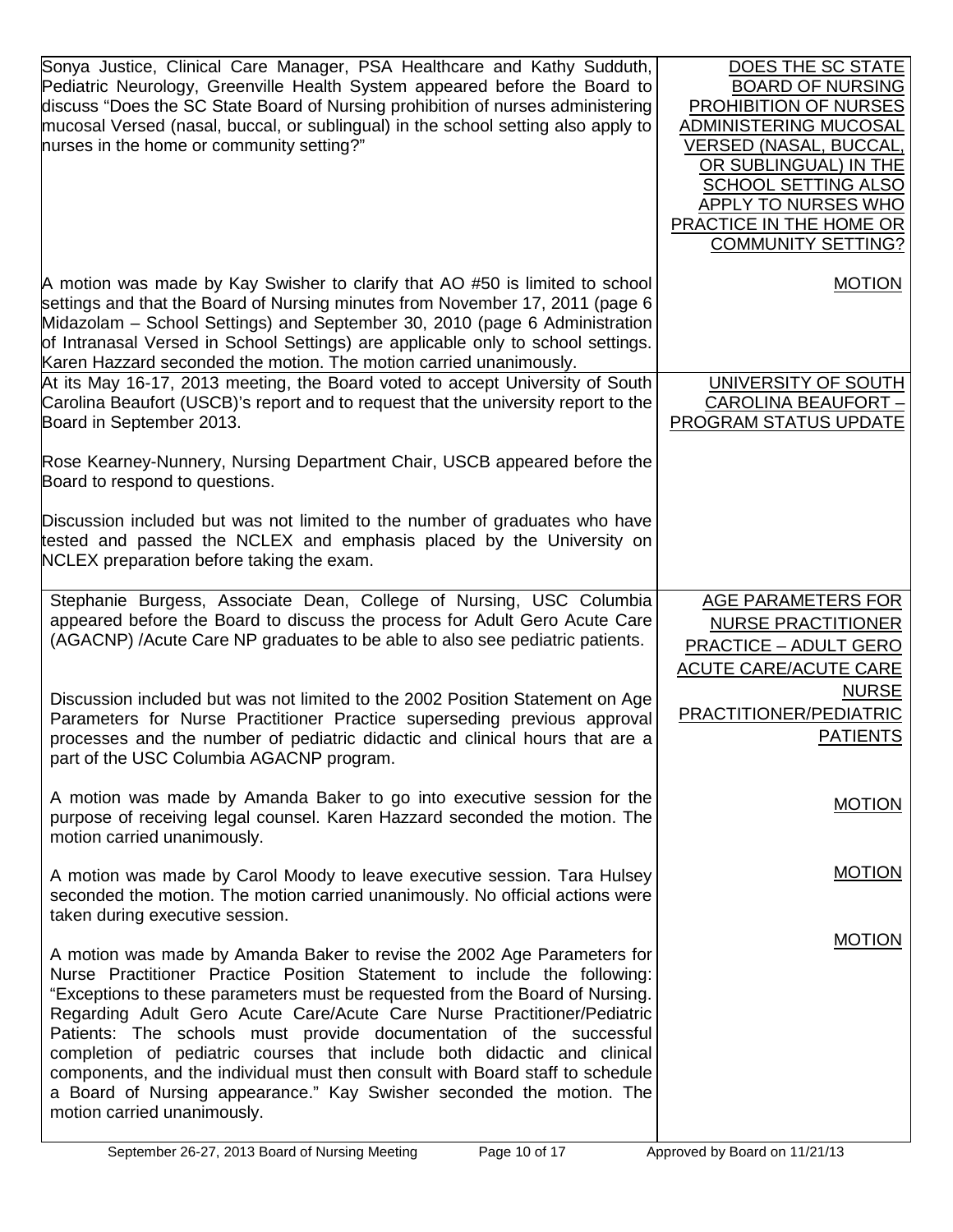| Weston Rice and Sandra Chaplin, recent graduates of the USC Columbia Adult        | <b>REQUEST FOR EXCEPTION</b>  |
|-----------------------------------------------------------------------------------|-------------------------------|
| Gero Acute Care (AGACNP) / Acute Care Nurse Practitioner program, appeared        | - AGE PARAMETERS FOR          |
| before the Board to request an exception to the age parameters for the            | <b>NURSE PRACTITIONER</b>     |
| AGACNP nurse practitioner practice to be able to also see pediatric patients.     |                               |
|                                                                                   | <b>PRACTICE</b>               |
| Dr. Burgess offered her endorsement to both graduates to also see pediatric       |                               |
| patients. Information regarding pediatric didactic and clinical courses           |                               |
| successfully completed was presented.                                             |                               |
|                                                                                   |                               |
| A motion was made by Carol Moody to accept Stephanie Burgess's                    | <b>MOTION</b>                 |
| endorsement of Weston Rice and Sandra Chaplin for the ability to also see         |                               |
| pediatric patients in the state of South Carolina (to accept the request for      |                               |
| exception of Age Parameters for Nurse Practitioner Practice - Adult Gero Acute    |                               |
| Care/Acute Care Nurse Practitioner). Amanda Baker seconded the motion. The        |                               |
| motion carried unanimously.                                                       |                               |
|                                                                                   |                               |
| Dawn Thomas appeared before the Board to discuss administration of                | <b>MIDAZOLAM - SCHOOL</b>     |
| midazolam (Versed) in the school setting.                                         | <b>SETTING</b>                |
|                                                                                   |                               |
| Discussion included but was not limited to the method(s) of administration,       |                               |
| potential side effects, off-label use and whether a licensed or unlicensed person |                               |
| would administer the medication.                                                  |                               |
|                                                                                   |                               |
| A motion was made by Anne Crook to go into executive session for the              | <b>MOTION</b>                 |
| purposes of receiving legal counsel. Karen Hazzard seconded the motion. The       |                               |
| motion carried unanimously.                                                       |                               |
|                                                                                   |                               |
| A motion was made by Carol Moody to leave executive session. Karen Hazzard        |                               |
| seconded the motion. The motion carried unanimously. No official actions were     | <b>MOTION</b>                 |
| taken during executive session.                                                   |                               |
|                                                                                   |                               |
| The Board shared their sympathy and relayed that they empathized with the         |                               |
| family. They discussed the Board of Nursing's responsibility for regulating the   |                               |
| practice of nursing.                                                              |                               |
|                                                                                   |                               |
| A motion was made by Amanda Baker that it is not within the scope of practice     |                               |
| of the RN or LPN to administer intranasal Versed in the school setting. Karen     | <b>MOTION</b>                 |
| Hazzard seconded the motion. The motion carried unanimously.                      |                               |
| James Mallory and Anne Crook volunteered to serve on the nominating               | PRESIDENT'S REPORT -          |
| committee for election of officers.                                               | NOMINATING COMMITTEE          |
|                                                                                   |                               |
|                                                                                   | FOR ELECTION OF               |
|                                                                                   | <b>OFFICERS</b>               |
|                                                                                   |                               |
| A motion was made by Kay Swisher to approve James Mallory and Anne Crook          | <b>MOTION</b>                 |
| to serve on the nominating committee for the election of officers. Tara Hulsey    |                               |
| seconded the motion. The motion carried unanimously.                              |                               |
| The present definition of probation as utilized in the disciplinary process was   | <b>PROBATION</b>              |
| presented for Board review as it was not included in previous Disciplinary        |                               |
| Sanctions Guidelines Matrix review discussions.                                   |                               |
|                                                                                   |                               |
| Discussion included but was not limited to how the Nurse Practice Act defines     |                               |
| probation, how probation is defined in the national disciplinary database, the    |                               |
| Engine Act allowing distinction between a restricted license and a probationary   |                               |
| license and reporting requirements. The Board discussed its authority to remove   |                               |
| September 26-27, 2013 Board of Nursing Meeting<br>Page 11 of 17                   | Approved by Board on 11/21/13 |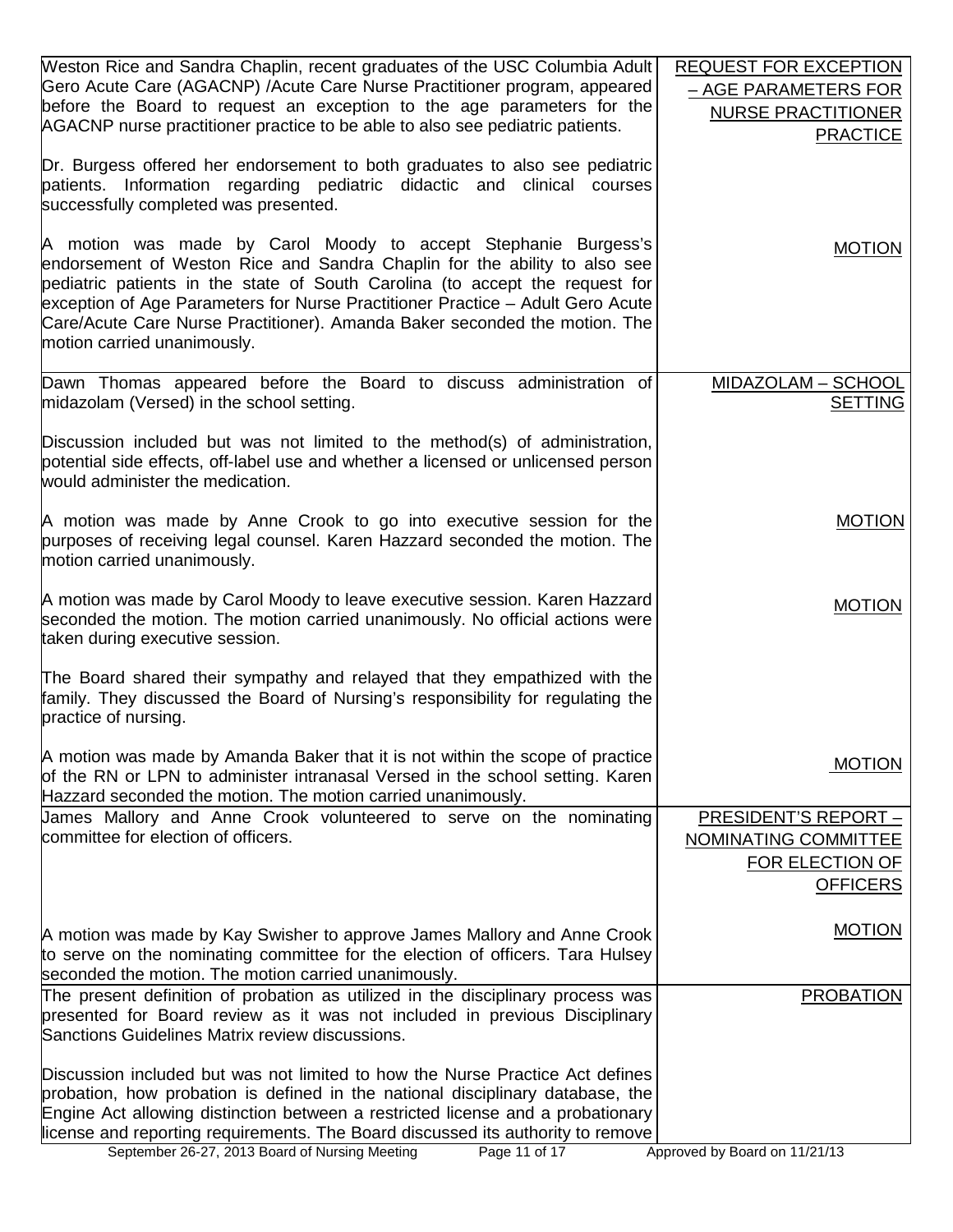| the probationary status of a license and to utilize a restricted status.                                                                                                                                                                                                                                                                                                                  |                                                                                          |
|-------------------------------------------------------------------------------------------------------------------------------------------------------------------------------------------------------------------------------------------------------------------------------------------------------------------------------------------------------------------------------------------|------------------------------------------------------------------------------------------|
| The Board discussed whether the Employer Certification form can be signed by<br>employers located outside the United States/ international employers for<br>purposes of the licensure competency requirement.                                                                                                                                                                             | <b>EMPLOYER CERTIFICATION</b><br><b>FORM - CLARIFICATION</b>                             |
| Discussion included but was not limited to examples of situations when the form<br>has been received from employers located outside of the United States/<br>international employers.                                                                                                                                                                                                     |                                                                                          |
| A motion was made by Tara Hulsey to endorse the use of the Employer<br>Certification form at the international level. Amanda Baker seconded the motion.<br>The motion carried unanimously.                                                                                                                                                                                                | <b>MOTION</b>                                                                            |
| At its August 27, 2013 meeting, the Advisory Committee on Nursing (ACON)<br>voted to accept Angela Olawsky's nomination and to move it forward to the<br>Board to approve Ms. Olawsky to be reappointed for an additional term to ACON<br>as the Nursing Serv. Admin – Public Health representative.                                                                                      | <b>COMMITTEE MEMBER</b><br>NOMINATIONS - ADVISORY<br><b>COMMITTEE ON NURSING</b>         |
| The nomination form was provided for the Board's review. Angela Olawsky<br>appeared before the Board to respond to questions.                                                                                                                                                                                                                                                             |                                                                                          |
| A motion was made by Kay Swisher to approve Ms. Olawsky to be reappointed<br>for an additional term to ACON as the Nursing Serv. Admin – Public Health<br>representative. Amanda Baker seconded the motion. The motion carried<br>unanimously.                                                                                                                                            | <b>MOTION</b>                                                                            |
| At its July 11, 2013 meeting, the NPSC recommended the Board approve Dawn<br>Keller for the Critical Care position on the committee.                                                                                                                                                                                                                                                      | <b>COMMITTEE MEMBER</b><br><b>NOMINATIONS - NURSING</b><br><b>PRACTICE AND STANDARDS</b> |
| The nomination form was provided for the Board's review. Dawn Keller<br>appeared before the Board to respond to questions.                                                                                                                                                                                                                                                                |                                                                                          |
| A motion was made by Kay Swisher to accept Dawn Keller's nomination to<br>NPSC for the Critical Care position. Amanda Baker seconded the motion. The<br>motion carried unanimously.                                                                                                                                                                                                       | <b>MOTION</b>                                                                            |
| The Board discussed disciplinary and application appearance scheduling with ADMINISTRATOR'S REPORT<br>the Office of General Counsel (OGC) and Board staff.                                                                                                                                                                                                                                | <u>– DISCIPLINARY/</u>                                                                   |
| Discussion included but was not limited to ensuring smoother scheduling<br>processes so licensees are not waiting for long periods of time, ways to shorten<br>wait times, scheduling to avoid quorum issues, possibly implementing<br>scheduling blocks, information that is allowed to be discussed during hearings<br>and materials that are provided to Board members for background. | APPLICATION APPEARANCE<br><b>SCHEDULING</b>                                              |
| Respondents appeared before the Board to request modifications to their<br>Consent Agreements or Board orders. The Board also reviewed Memoranda of<br>Agreement stipulating to violations of the Nurse Practice Act to determine<br>disciplinary actions.                                                                                                                                | <b>HEARINGS/APPEARANCES</b>                                                              |
| In Case # 2012-498, Respondent signed a Memorandum of Agreement (MOA)<br>and waived the right to a panel hearing. Respondent was represented by Travis<br>Dayhuff, Esq.                                                                                                                                                                                                                   |                                                                                          |
| A motion was made by Kay Swisher to go into executive session for the purpose                                                                                                                                                                                                                                                                                                             |                                                                                          |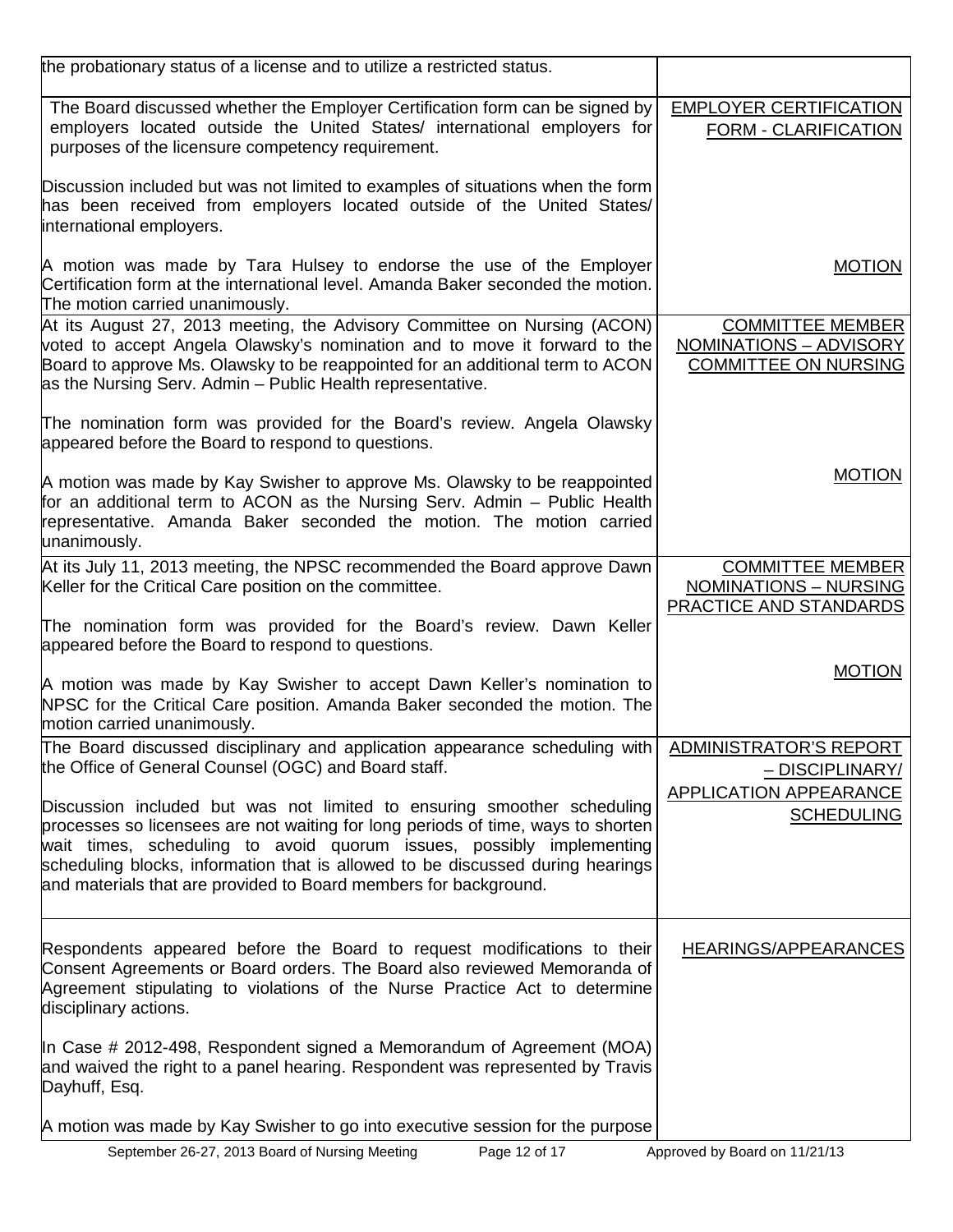| of receiving legal counsel. Karen Hazzard seconded the motion. The motion<br>carried unanimously.                                                                                                                                                                                                                                                                                      | <b>MOTION</b> |
|----------------------------------------------------------------------------------------------------------------------------------------------------------------------------------------------------------------------------------------------------------------------------------------------------------------------------------------------------------------------------------------|---------------|
| A motion was made by Kay Swisher to leave executive session. Amanda Baker<br>seconded the motion. The motion carried unanimously. No official actions were<br>taken during executive session.                                                                                                                                                                                          | <b>MOTION</b> |
| In Case # 2012-498, a motion was made by Carol Moody to accept the<br>Memorandum of Agreement with the following stipulations: a private reprimand,<br>a \$500 civil penalty payable within six months, and the completion of Medication<br>Documentation and Medication Administration courses within six months. Tara<br>Hulsey seconded the motion. The motion carried unanimously. | <b>MOTION</b> |
| In Case # 2013-383; 2009-406, Respondent requested to modify an existing<br>final order/consent agreement. Respondent was aware of his/her right to legal<br>counsel and waived that right. Respondent appeared but was not represented<br>by legal counsel.                                                                                                                           |               |
| A motion was made by Carol Moody to go into executive session for the purpose<br>of receiving legal counsel. Karen Hazzard seconded the motion. The motion<br>carried unanimously.                                                                                                                                                                                                     | <b>MOTION</b> |
| A motion was made by Tara Hulsey to leave executive session. Amanda Baker<br>seconded the motion. The motion carried unanimously. No official actions were<br>taken during executive session.                                                                                                                                                                                          | <b>MOTION</b> |
| In Case # 2013-383; 2009-406, a motion was made by Kay Swisher to modify<br>the Consent Agreement by lifting the supervision requirement and the narcotic<br>restriction but continuing with the RPP requirements. Tara Hulsey seconded the<br>motion. The motion carried unanimously.                                                                                                 | <b>MOTION</b> |
| In Case # 2010-375, Respondent signed a Memorandum of Agreement (MOA)<br>and waived the right to a panel hearing. Respondent was represented by<br>Jessica Lerer, Esq.                                                                                                                                                                                                                 |               |
| A motion was made by Kay Swisher to go into executive session for the purpose<br>of receiving legal counsel. Carol Moody seconded the motion. The motion<br>carried unanimously.                                                                                                                                                                                                       | <b>MOTION</b> |
| A motion was made by Kay Swisher to leave executive session. James Mallory<br>seconded the motion. The motion carried unanimously. No official actions were<br>taken during executive session.                                                                                                                                                                                         | <b>MOTION</b> |
| In Case # 2010-375, a motion was made by Amanda Baker to accept the<br>Memorandum of Agreement with the following stipulations: a public reprimand<br>and a \$500 civil penalty payable within six months. Karen Hazzard seconded the<br>motion. The motion carried unanimously.                                                                                                       | <b>MOTION</b> |
| In Case #2013-385; 2009-339, respondent withdrew his/her modification<br>request.                                                                                                                                                                                                                                                                                                      |               |
| In Case #2013-385; 2009-339, a motion was made by Anne Crook to suspend<br>respondent's license due to noncompliance with RPP. Carol Moody seconded<br>the motion. The motion carried unanimously.                                                                                                                                                                                     | <b>MOTION</b> |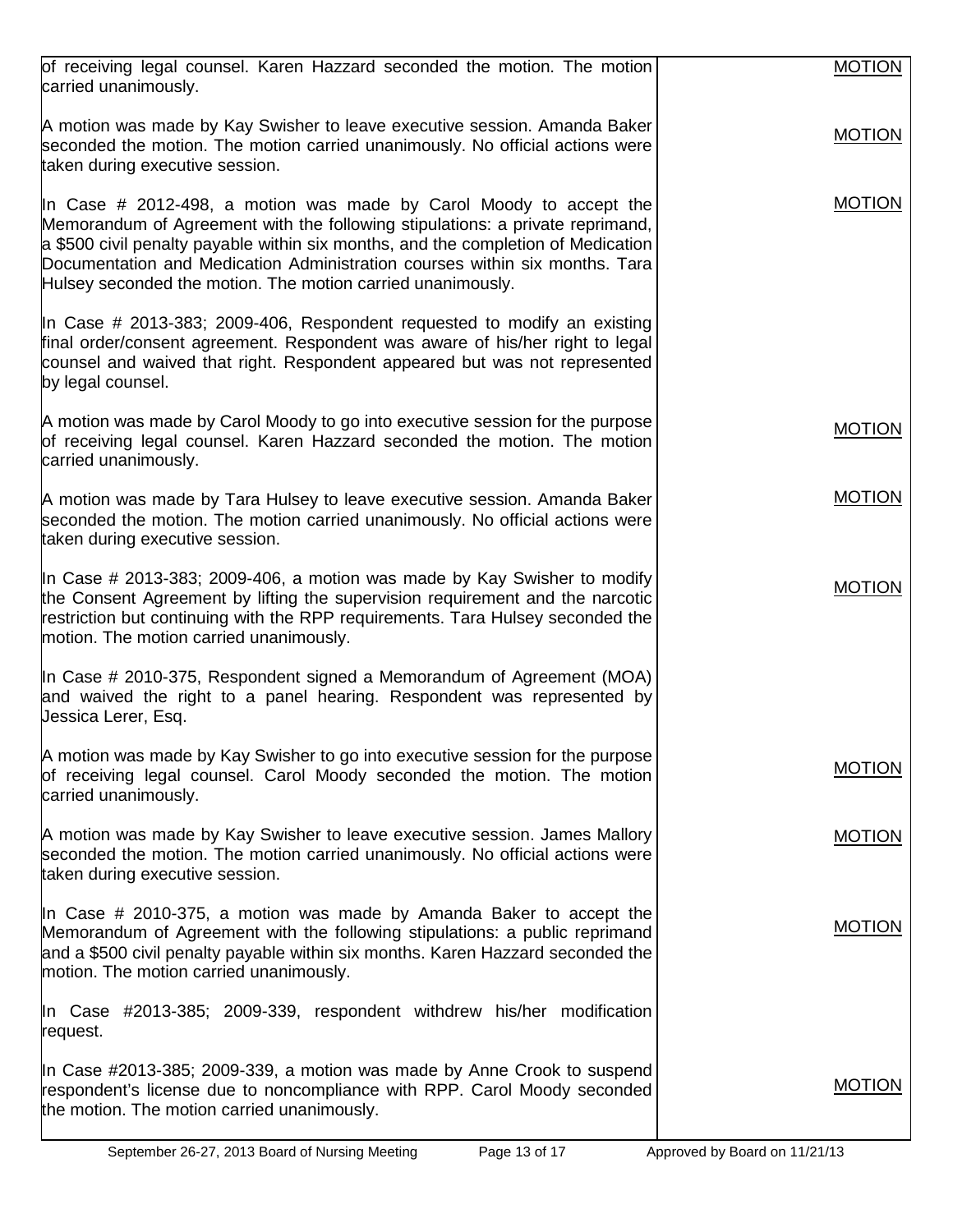| In Case # 2012-428, Respondent signed a Memorandum of Agreement (MOA)<br>and waived the right to a panel hearing. Respondent was aware of his/her right<br>to legal counsel and waived that right. Respondent appeared but was not<br>represented by legal counsel.                                                                                                                                                    |               |
|------------------------------------------------------------------------------------------------------------------------------------------------------------------------------------------------------------------------------------------------------------------------------------------------------------------------------------------------------------------------------------------------------------------------|---------------|
| In Case # 2012-428, a motion was made by Amanda Baker to accept the<br>Memorandum of Agreement with the following stipulations: a private reprimand,<br>a \$150 civil penalty payable within six months, and the completion of an Ethics<br>course within six months. Kay Swisher seconded the motion. The motion carried<br>unanimously.                                                                              | <b>MOTION</b> |
| In Case # 2013-384; 2008-141; 2008-129, Respondent requested to modify an<br>existing final order/consent agreement. Respondent was aware of his/her right<br>to legal counsel and waived that right. Respondent appeared but was not<br>represented by legal counsel.                                                                                                                                                 |               |
| In Case # 2013-384; 2008-141; 2008-129, a motion was made by Anne Crook to<br>accept the modification as requested to lift the supervision requirement and the<br>narcotic restriction with continued compliance with RPP. Amanda Baker<br>seconded the motion. The motion carried unanimously.                                                                                                                        | <b>MOTION</b> |
| In Case # 2012-32, Respondent signed a Memorandum of Agreement (MOA)<br>and waived the right to a panel hearing. Respondent was aware of his/her right<br>to legal counsel and waived that right. Respondent appeared but was not<br>represented by legal counsel.                                                                                                                                                     |               |
| A motion was made by Carol Moody to go into executive session for the purpose<br>of receiving legal counsel. Karen Hazzard seconded the motion. The motion<br>carried unanimously.                                                                                                                                                                                                                                     | <b>MOTION</b> |
| A motion was made by Carol Moody to leave executive session. Kay Swisher<br>seconded the motion. The motion carried unanimously. No official actions were<br>taken during executive session.                                                                                                                                                                                                                           | <b>MOTION</b> |
| In Case $\#$ 2012-321, a motion was made by Amanda Baker to accept the<br>Memorandum of Agreement with the following stipulations: a public reprimand, a<br>\$1,000 civil penalty payable within six months, and the completion of Ethics,<br>Critical Thinking, and Medication Administration courses within six months. Tara<br>Hulsey seconded the motion. The motion carried unanimously.                          | <b>MOTION</b> |
| In Case $#$ 2013-386, Respondent requested to modify an existing final<br>order/consent agreement. Respondent was aware of his/her right to legal<br>counsel and waived that right. Respondent appeared but was not represented<br>by legal counsel.                                                                                                                                                                   |               |
| In Case # 2013-386, a motion was made by Amanda Baker to modify the terms<br>of the Consent Agreement to remove probationary status and to restrict the<br>licensure until refresher course clinical hours are completed with a time limit of<br>December 31, 2014. After completion of the refresher course, the license will be<br>unencumbered. Tara Hulsey seconded the motion. The motion carried<br>unanimously. | <b>MOTION</b> |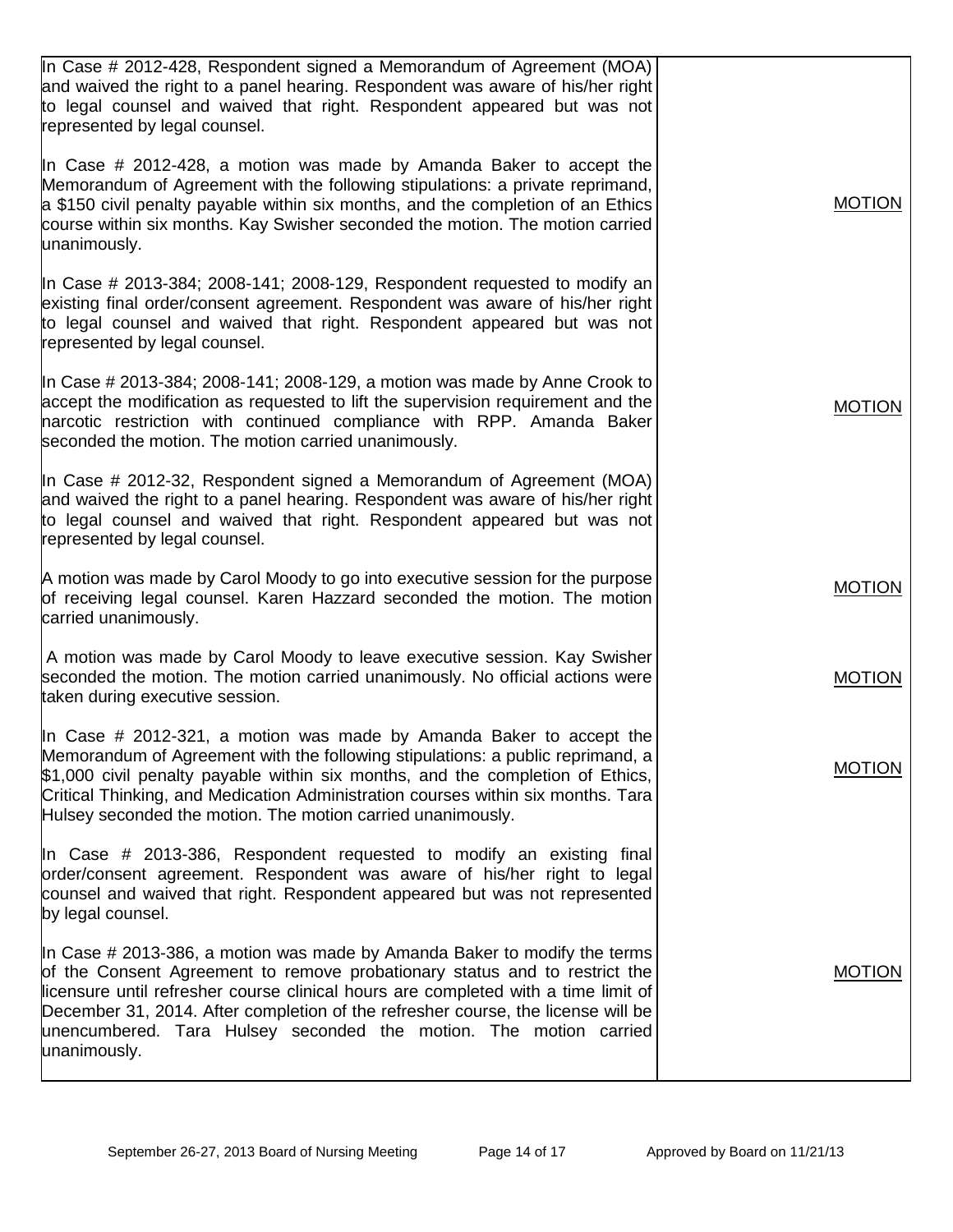| A motion was made by Kay Swisher to adjourn the meeting on September 26,<br>2013 at 2:59 p.m. Karen Hazzard seconded the motion. The motion carried                                                                                                                                                                                          | <b>MOTION TO ADJOURN</b>                                                     |
|----------------------------------------------------------------------------------------------------------------------------------------------------------------------------------------------------------------------------------------------------------------------------------------------------------------------------------------------|------------------------------------------------------------------------------|
| unanimously.                                                                                                                                                                                                                                                                                                                                 |                                                                              |
| Friday, September 27, 2013                                                                                                                                                                                                                                                                                                                   |                                                                              |
| At its May 16-17, 2013 meeting, the Board voted to accept the South Carolina<br>State University (SCSU) report and to request that the university return to the<br>Board in September 2013.                                                                                                                                                  | <b>SOUTH CAROLINA STATE</b><br>UNIVERSITY - NURSING<br>PROGRAM STATUS UPDATE |
| Stanley Harris, Interim Chair, Department of Nursing and W. Franklin Evans,<br>Vice President, Academic Affairs, SCSU appeared before the Board to respond<br>to questions.                                                                                                                                                                  |                                                                              |
| Discussion included but was not limited to NCLEX pass rates, continuing efforts<br>to improve student performance, number of students in the senior class,<br>success predictor exam results and remediation efforts.                                                                                                                        |                                                                              |
| LLR Director Holly Pisarik appeared before the Board to present proposed<br>changes to the Board renewal fees.                                                                                                                                                                                                                               | <b>BOARD FEES - DIRECTOR</b><br><b>HOLLY PISARIK</b>                         |
| Discussion included but was not limited to agency efforts to balance board<br>budgets, how board fees are allocated, the number of OIE and OGC<br>investigations and cases, fees obtained from the previous renewal cycle,<br>renewal fees of surrounding Boards of Nursing and ways to improve and<br>streamline the investigative process. |                                                                              |
| A motion was made by Anne Crook to support the update of regulations to say<br>that the Board may assess as needed "up to" the proposed fee rates as<br>suggested by Director Pisarik. James Mallory seconded the motion. The motion<br>carried unanimously.                                                                                 | <b>MOTION</b>                                                                |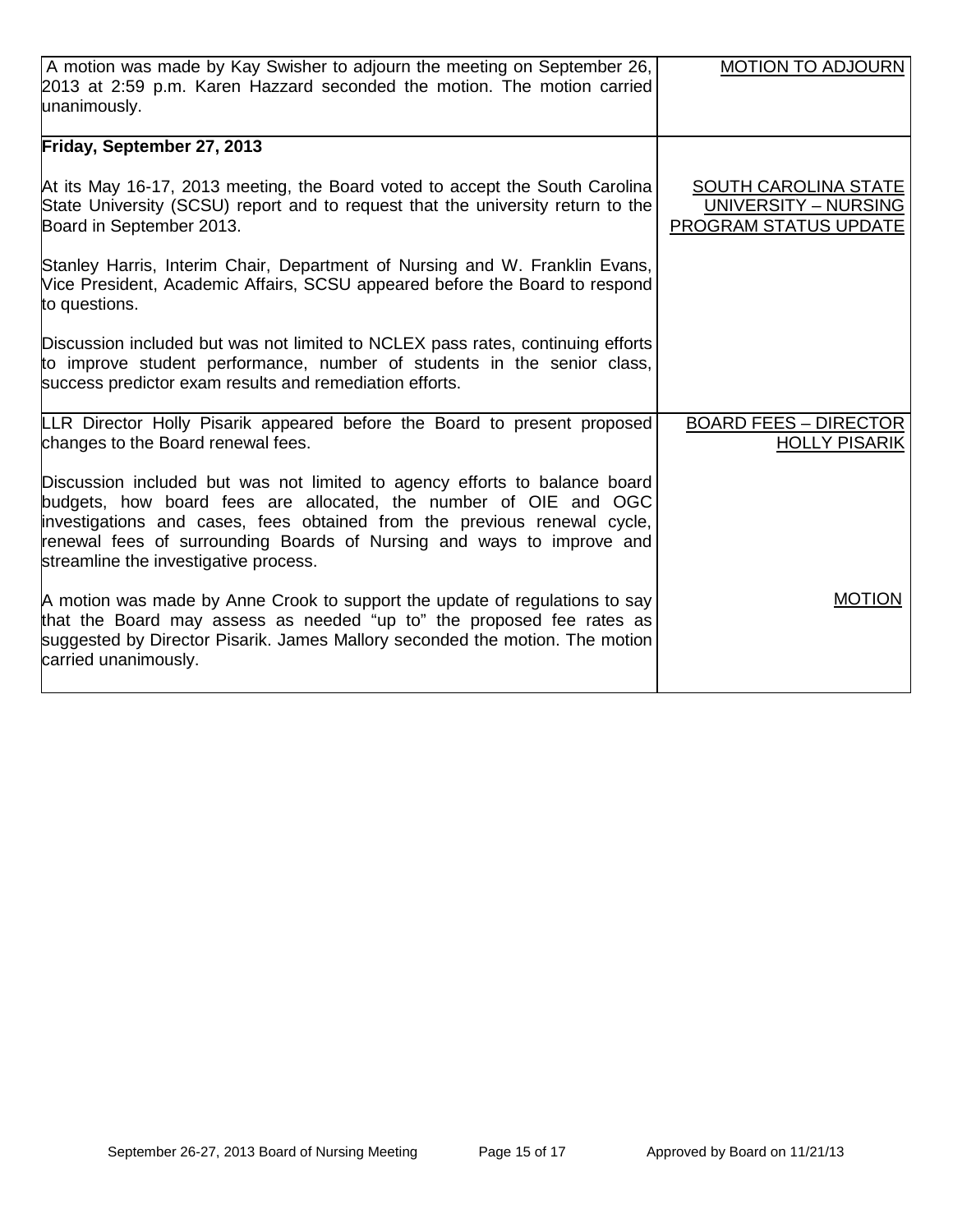| Respondents appeared before the Board to request modifications to their<br>Consent Agreements or Board orders. The Board also reviewed Memoranda of<br>Agreement stipulating to violations of the Nurse Practice Act to determine<br>disciplinary actions.                                                                                                                                                                                                                                                                                                                                        | HEARINGS/APPLICATIONS |
|---------------------------------------------------------------------------------------------------------------------------------------------------------------------------------------------------------------------------------------------------------------------------------------------------------------------------------------------------------------------------------------------------------------------------------------------------------------------------------------------------------------------------------------------------------------------------------------------------|-----------------------|
| The Board reviewed an initial licensure application with "yes" responses to<br>questions regarding employer discipline. The Board also reviewed a<br>reinstatement application for matters of unlicensed practice. The Board also<br>reviewed a reinstatement application with "yes" responses to questions<br>regarding pending criminal charges.                                                                                                                                                                                                                                                |                       |
| In Case $\#$ 2013-387; 2013-79; 2011-148, Respondent requested to modify an<br>existing final order/consent agreement. Respondent was aware of his/her right<br>to legal counsel and waived that right. Respondent appeared but was not<br>represented by legal counsel.                                                                                                                                                                                                                                                                                                                          |                       |
| In Case $\#$ 2013-387; 2013-79; 2011-148, a motion was made by Amanda<br>Baker to modify the Consent Agreement so that respondent may be<br>supervised by a CRNA, MD, or DO anesthesiologist. Karen Hazzard seconded<br>the motion. The motion carried unanimously.                                                                                                                                                                                                                                                                                                                               | <b>MOTION</b>         |
| In Case # 2009-333, respondent asked for a continuance.                                                                                                                                                                                                                                                                                                                                                                                                                                                                                                                                           |                       |
| In Case # 2012-451, Respondent signed a Memorandum of Agreement (MOA)<br>and waived the right to a panel hearing. Respondent was aware of his/her right<br>to legal counsel and waived that right. Respondent appeared but was not<br>represented by legal counsel.                                                                                                                                                                                                                                                                                                                               |                       |
| A motion was made by Kay Swisher to go into executive session for the purpose<br>of receiving legal counsel. Karen Hazzard seconded the motion. The motion<br>carried unanimously.                                                                                                                                                                                                                                                                                                                                                                                                                | <b>MOTION</b>         |
| A motion was made by Kay Swisher to leave executive session. Karen Hazzard<br>seconded the motion. The motion carried unanimously. No official actions were<br>taken during executive session.                                                                                                                                                                                                                                                                                                                                                                                                    | <b>MOTION</b>         |
| In Case $#$ 2012-451, a motion was made by Anne Crook to accept the<br>Memorandum of Agreement with the following stipulations: a private<br>reprimand, a \$500 civil penalty payable within one year, required attendance at<br>Celebrate Recovery twice a week for one year and to submit proof of<br>attendance signed by the group leader to the Board, and to submit to two hair<br>follicle tests: once in March 2014 and once in September 2014. If they are both<br>negative, then all requirements will be lifted. James Mallory seconded the<br>motion. The motion carried unanimously. | MUTION                |
| In Case # 2012-422, Respondent signed a Memorandum of Agreement (MOA)<br>and waived the right to a panel hearing. Respondent was aware of his/her right<br>to legal counsel and waived that right. Respondent appeared but was not<br>represented by legal counsel.                                                                                                                                                                                                                                                                                                                               |                       |
| In Case # 2012-422, a motion was made by Anne Crook to issue a private<br>reprimand. Karen Hazzard seconded the motion. The motion carried<br>unanimously.                                                                                                                                                                                                                                                                                                                                                                                                                                        | <b>MOTION</b>         |
| An applicant for licensure as a licensed practical nurse by reinstatement                                                                                                                                                                                                                                                                                                                                                                                                                                                                                                                         |                       |